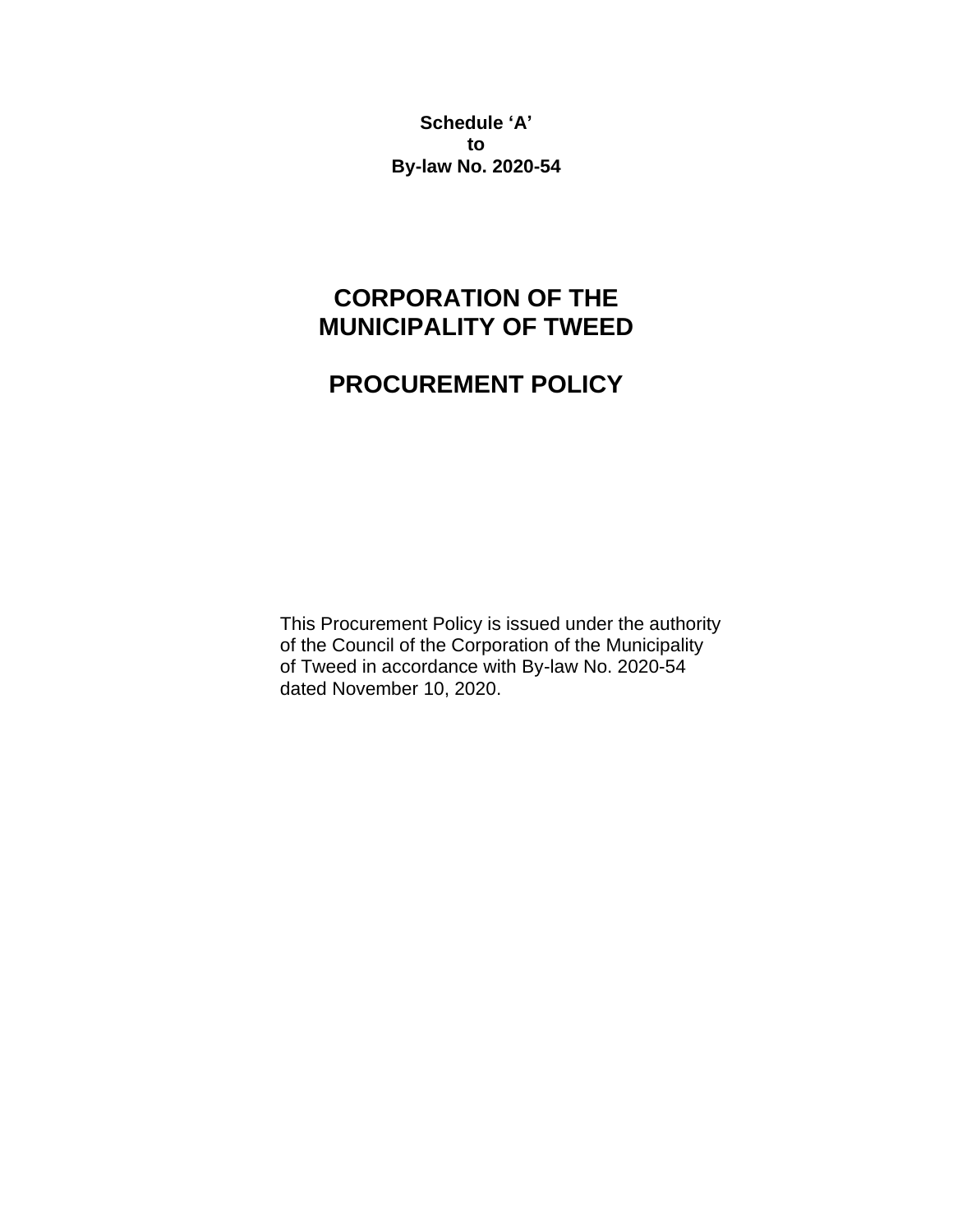## CORPORATION OF THE MUNICIPALITY OF TWEED

#### PROCUREMENT POLICY

- 1. Definitions.
- 2. Procurement Principles and Goals.
- 3. General Conditions.
- 4. Requirements for Approved Funds.
- 5. Specifications.
- 6. Standardization.
- 7. Responsibilities and Authorities.
- 8. Methods of Procurement.
- 9. Bid Analysis.
- 10. Reporting.
- 11. Disposal of Surplus Goods.
- 12. Conflict of Interest.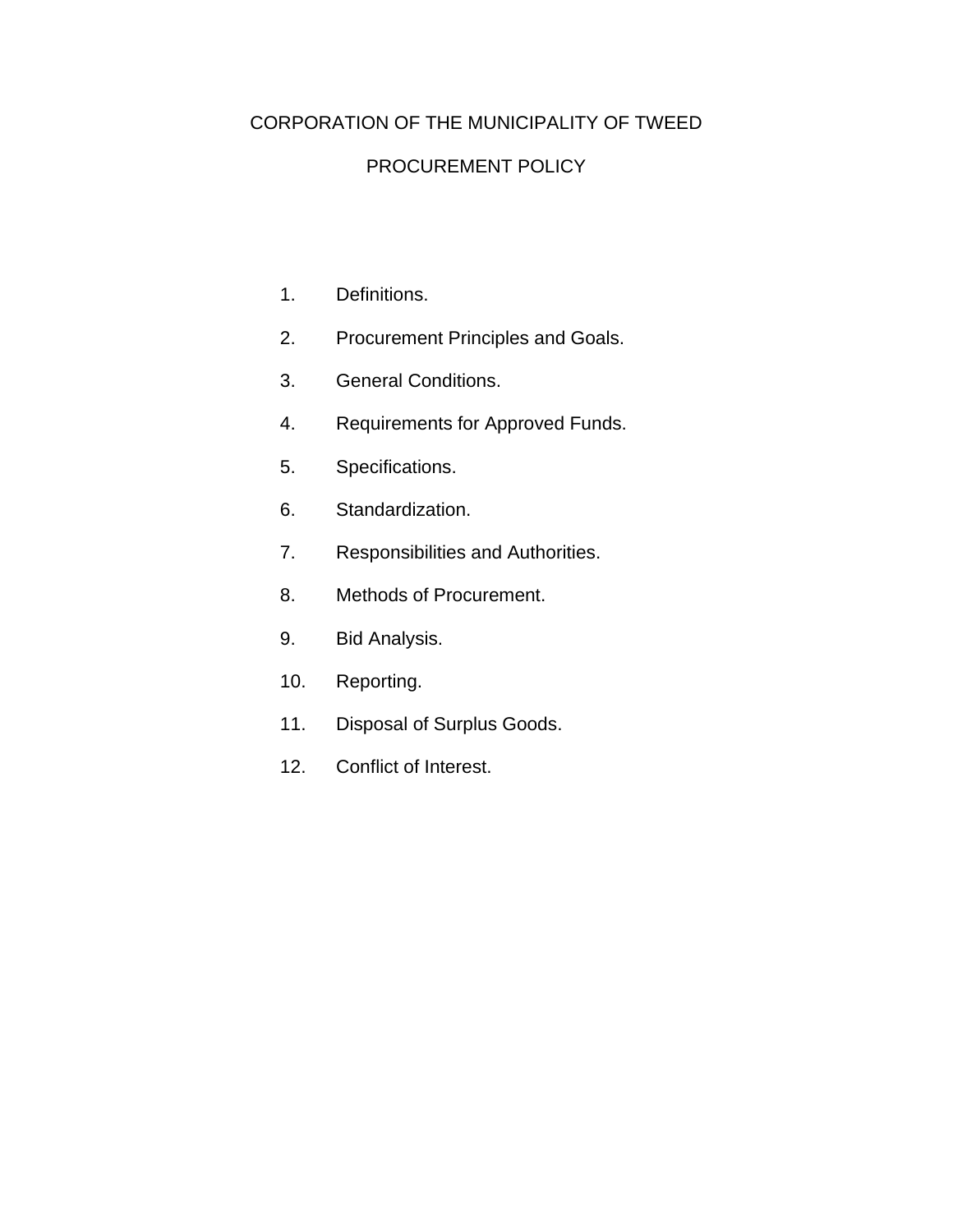## CORPORATION OF THE MUNICIPALITY OF TWEED

#### PROCUREMENT POLICY

#### 1. DEFINITIONS

For the purpose of this policy the following definitions shall apply.

Acquisition - shall mean the process used for obtaining goods and services.

Agreement - shall mean a legal document that binds the Corporation of the Municipality of Tweed and all other parties, subject to the provisions of the contract.

Annual Aggregate Value - shall mean the total amount anticipated to be spent annually by all departments on a particular type of good or service.

Approval - shall mean authorization to proceed with the purchase of disposal of goods and / or services.

Bid - shall mean an offer or submission received in response to a request for quotation, tender or proposal which is subject to acceptance or rejection.

Bid Irregularity - shall mean a deviation between the requirements (terms, conditions, specifications, special instructions) of a bid request and the information provided in a bid response.

Bid Request - shall mean a written request for bids or a solicitation, which may be in the form of a Request for Quotation, Request for Tender or Request for Proposal.

Blanket Order (Supply Contract) - shall mean a purchase order which establishes prices or a method for determining prices, terms and conditions and the period of time during which a vendor agrees to provide goods and services to the purchaser upon the purchaser's demand.

CAO - shall mean the Chief Administrative Officer (CAO) for the Municipality of Tweed.

Conflict of Interest- shall refer to a situation(s) in which private interests or personal considerations may affect an employee's judgement in acting in the best interest of the Municipality of Tweed. This includes using an employee's position, confidential information or corporate time, material or facilities for private gain or advancement or the expectation of private gain or advancement. A conflict may occur when an interest benefits any member of the employee's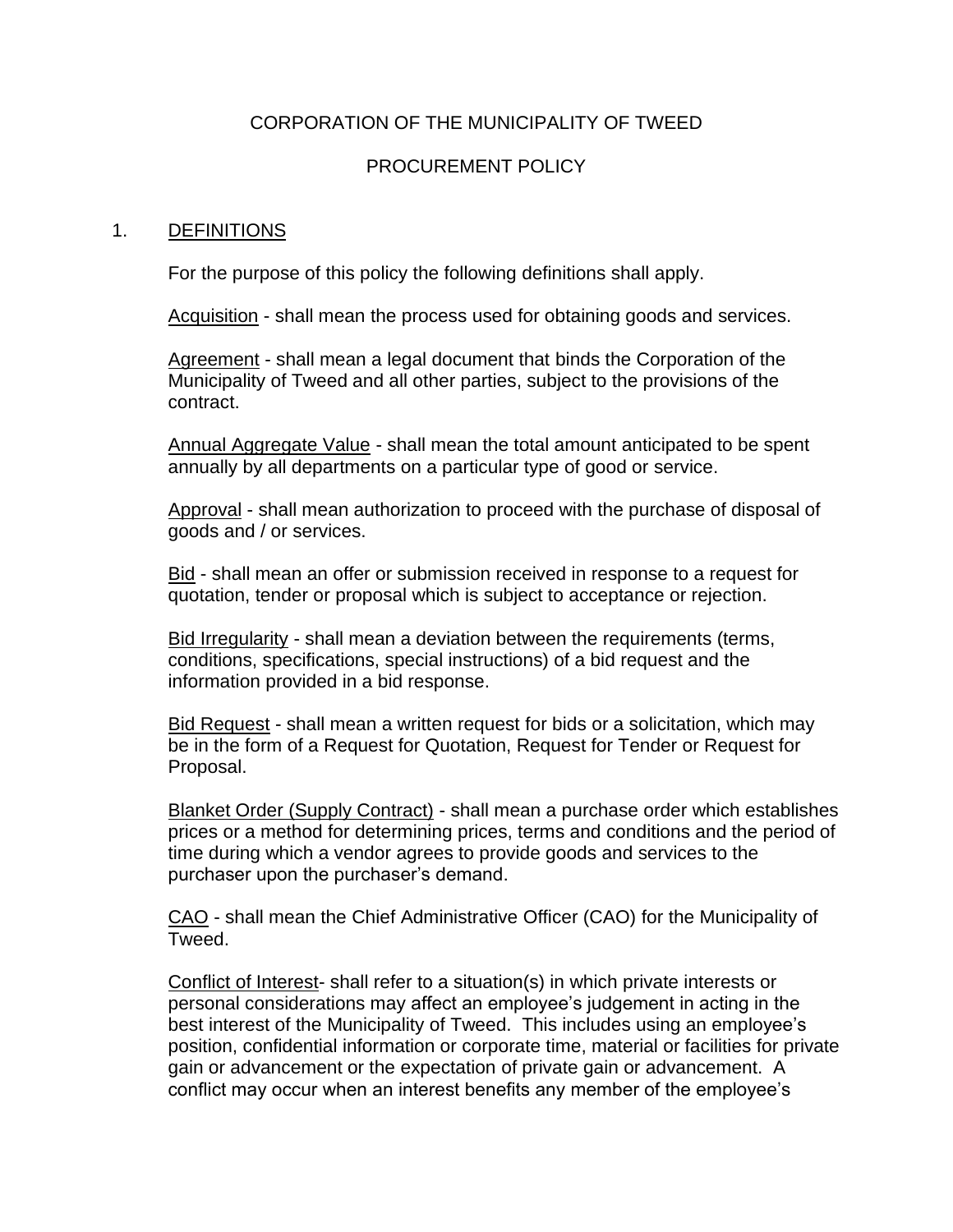family, friends or business associates.

Contract - shall mean a legally binding agreement between two or more parties, as follows: formal agreement between two or more parties that creates an obligation to provide defined goods and / or perform defined services.

Corporate Signing Officer - shall mean the Head of Council and CAO/Treasurer, or other individuals designated by Council or by this policy.

Cost Effective Bid - shall mean a bid received in response to a request that offers the best value for the dollars expended taking into consideration a quantitative and qualitative selection procedure.

Council - shall mean the Council of the Corporation of the Municipality of Tweed.

Department Head - shall mean the person responsible for direction and operational control of a department, or the authorized designate.

Direct Appointment - shall mean to directly appoint a consultant on the basis of defined selection criteria, including but not limited to qualifications and experience.

Disposal - shall mean the removal of materials owned by the Municipality of Tweed which are deemed surplus, by sale, trade-in, auction, alternative uses, gift or destruction.

Emergency - shall mean a situation where the purchase of goods and services requires immediate action to prevent or correct dangerous or potentially dangerous safety conditions, further damage, to restore minimum service or ensure the safety of the public.

Execute - shall meant to legally bind the Corporation of the Municipality of Tweed to the terms and conditions defined within the agreement.

Expression of Interest - shall mean a situation where vendors are solicited by the Municipality to advise the Municipality of their ability or desire to undertake municipal requirements.

Goods and / or Services - shall include supplies, equipment, property insurance, maintenance, professional and consulting services and service contracts not otherwise provided for.

List of Bidders - shall mean a list retained by the Municipality of those bidders interested in submitting bids.

Lowest Responsive Bid - shall mean the lowest bid price submitted which meets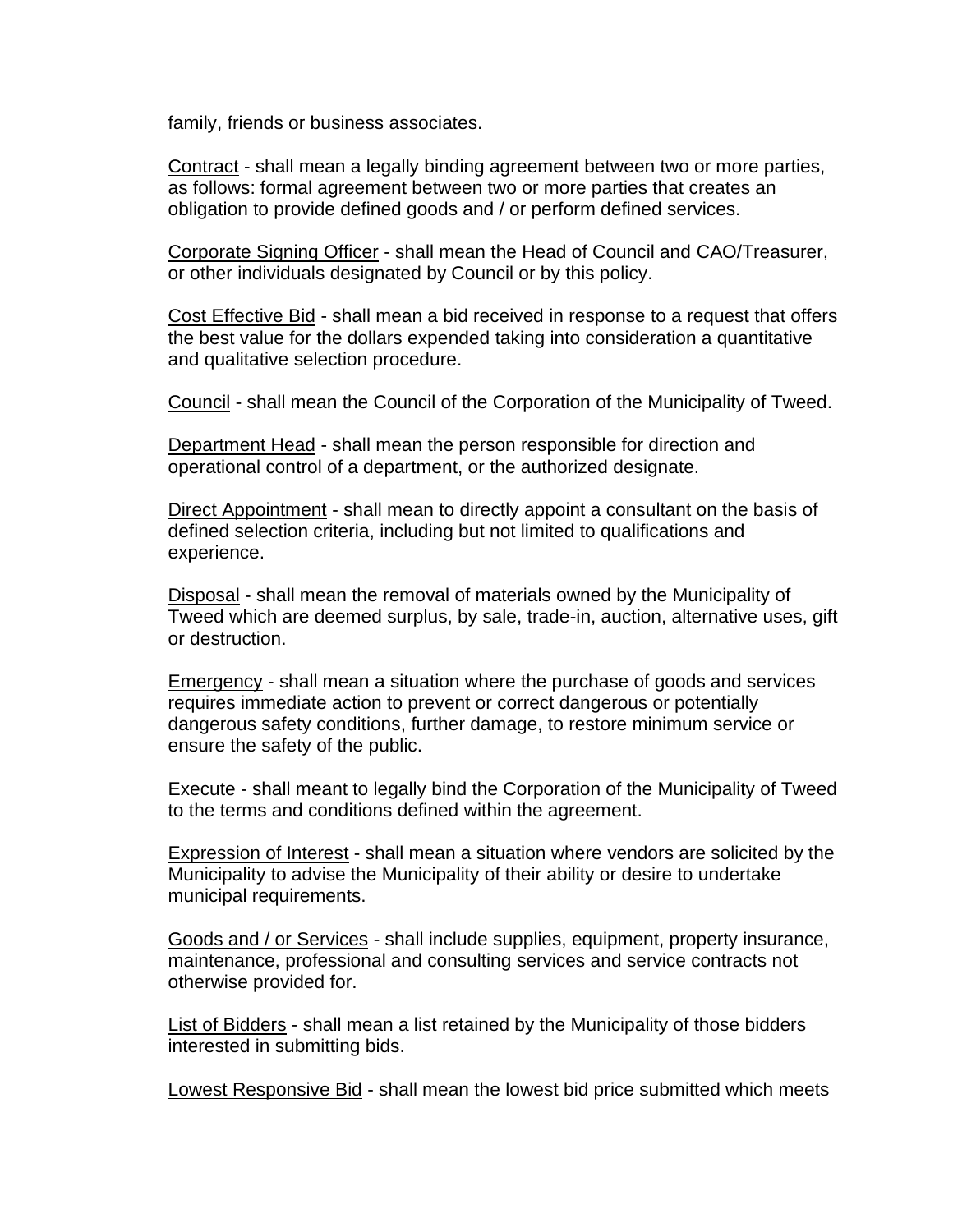the requirements and specifications as set out in the bid request, minor deviations excepted.

Material Safety Data Sheets (MSDS) - shall mean material safety data sheets which must be submitted by a vendor for all hazardous materials, including an index of chemical compounds with details of properties, handling details, precautions and first-aid procedures.

Municipality - shall mean the Corporation of the Municipality of Tweed.

Negotiation - shall mean the action or process of conferring with one or more vendors leading to an agreement on the acquisition of the required goods and services under the conditions outlined in this policy.

Open Market Procedure - shall mean obtaining quotations from vendors verbally or in writing.

Privilege Clause - shall mean the standard clause used in bid documents and advertising that reads in part "the lowest or any tender not necessarily accepted".

Procure / Procurement / Purchase - shall meant to acquire by purchase, rental or lease of goods and services.

Professional and Consulting Services - shall include architects, auditors, engineers, designers, planners, surveyors, management and financial consultants, brokers, legal services, and any other professional and consulting services rendered on behalf of the Municipality.

Public Works Manager - shall mean the Public Works Manager for the Municipality of Tweed.

Purchase Requisition - shall mean a request for goods and / or services initiated by the user, for which budget approval has been granted.

Real Property - shall mean land or buildings and any interest, estate or right of easement affecting same.

Responsive and Responsible Vendor - shall mean one who complies with the provisions of the bid solicitation, including specifications, contractual terms and conditions, and who can reasonably be expected to provide satisfactory performance on the proposed contract based on reputation, or references, or performance on previous contracts, and adequate financial and other resources.

Request for Proposal - shall mean an offer to provide goods and / or services to the Municipality where it is not practical to prepare precise specifications, or where alternatives to detailed specifications will be considered which may be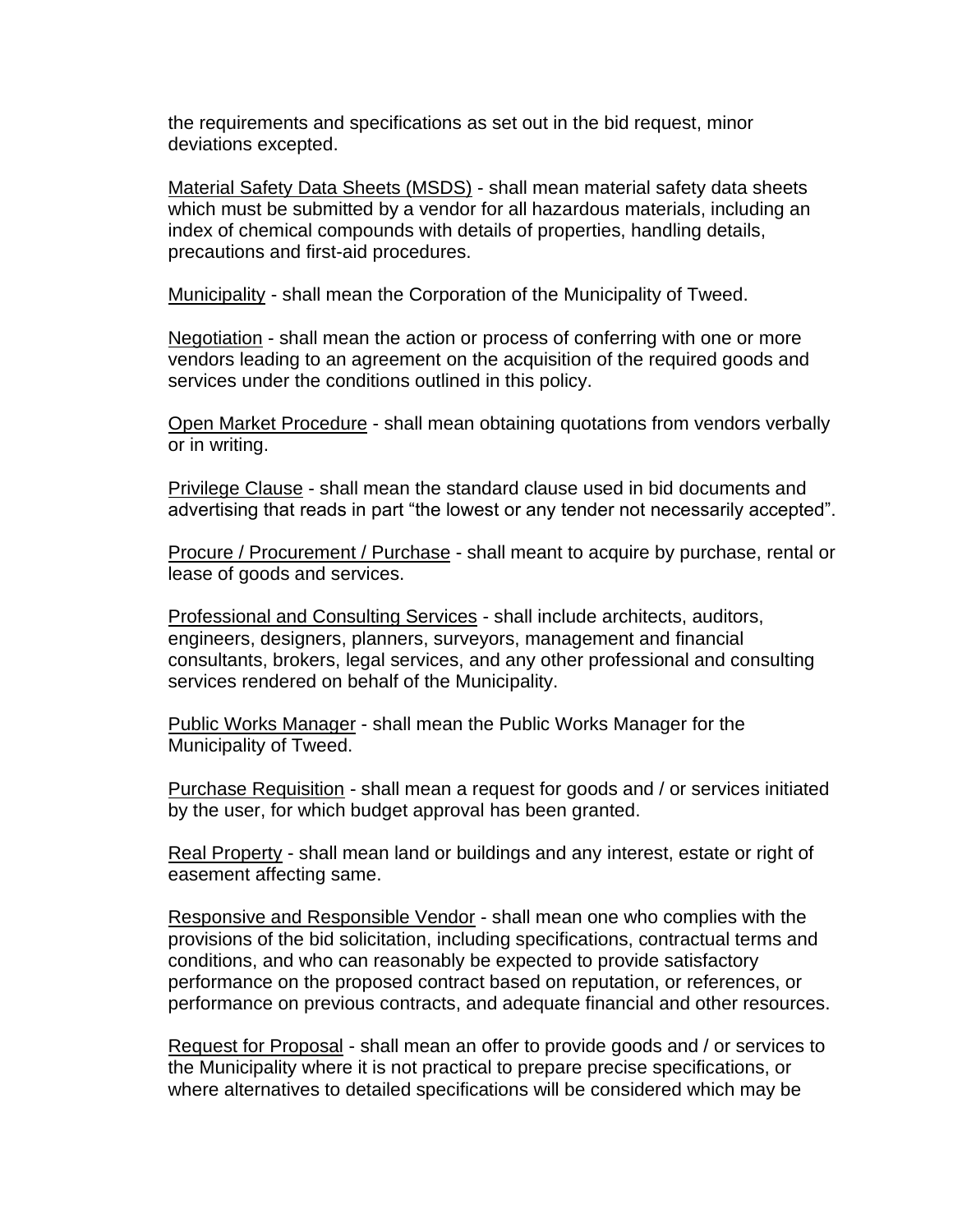subject to further negotiation. This process allows vendors to propose solutions to arrive at the end product, and allows evaluation on criteria other than price.

Request for Quotation - shall mean an offer to sell goods and services to the Municipality or an offer to purchase surplus goods from the Municipality.

Single Source - means there is more than one source in the open market but only for reasons of function or service one vendor is recommended for consideration of the particular goods and / or service.

Surety - shall mean a specified dollar amount in the form of cash, certified cheque, bid bond, performance bond, labour and materials bond, letter of credit or any other form as deemed necessary and stated in any quotation, tender or proposal documents issued by the Municipality.

Tender - shall mean an offer received from a supplier of goods and / or services in response to a public advertisement or invitational bid requesting tenders sealed in an envelope.

Treasurer - shall mean the Treasurer for the Municipality of Tweed.

Verbal Quotation - shall mean the receipt of pricing via telephone or in person; written documentation of the conversation will be retained and information on the requisition shall be documented.

#### 2. PROCUREMENT PRINCIPLES and GOALS

The purchasing principles of the Corporation of the Municipality of Tweed are as follows:

- i) To procure by purchase, rental or lease the required quality and quantity of goods and / or services, including professional and consulting services in an efficient, timely and cost effective manner.
- ii) To encourage open competitive bidding for the acquisition and disposal of goods and services where practicable.
- iii) To consider all costs, including but not limited to acquisition, operating, training, maintenance, quality, warranty, payment terms, disposal value and disposal costs, in evaluating bid submissions from qualified, responsive and responsible vendors.
- iv) To give full consideration to the annual aggregate value or to consider the total project cost of specific goods and services that will be required by each department and by the Municipality as a whole prior to determining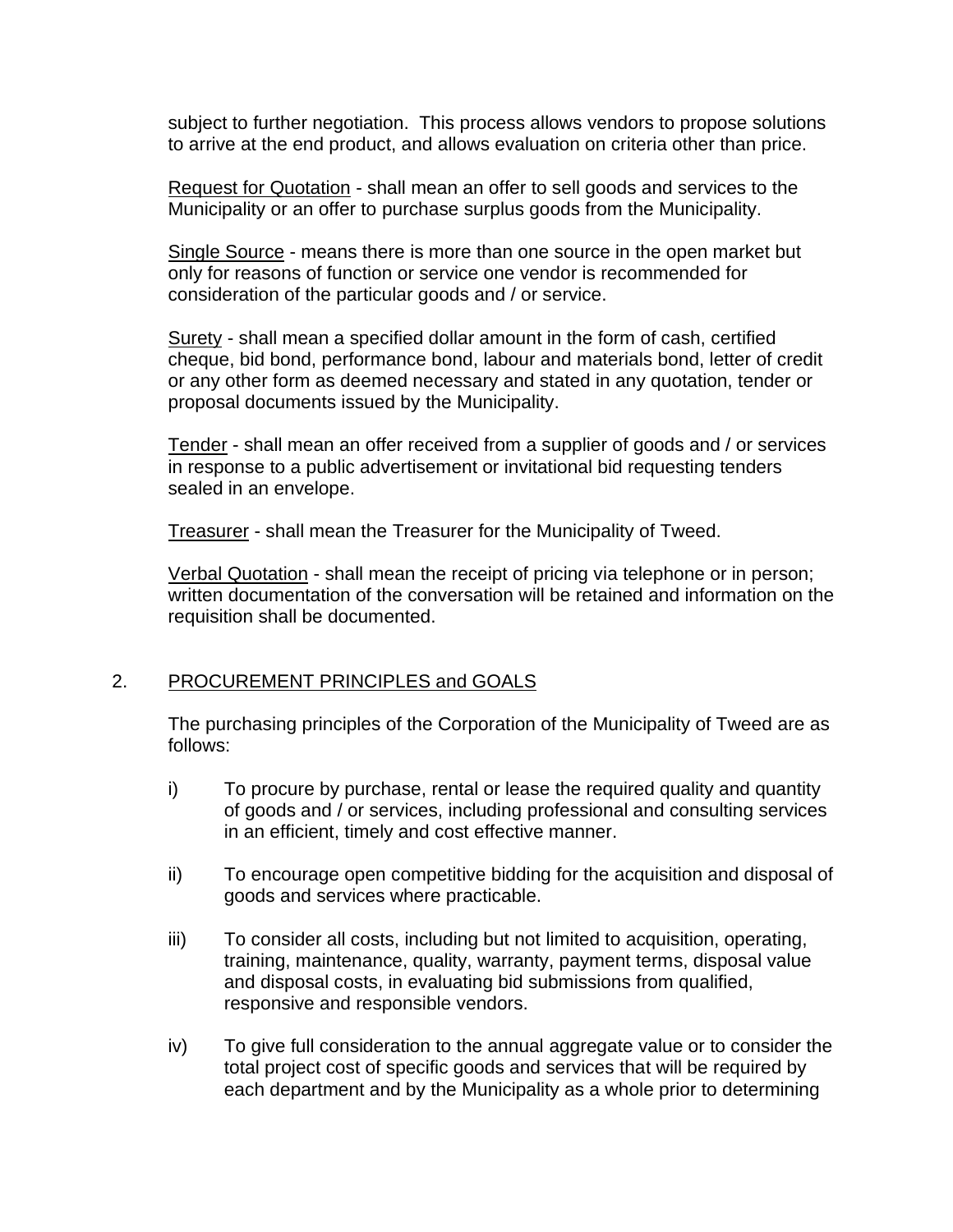the appropriate acquisition method.

- v) To co-ordinate purchases on a municipal-wide basis when appropriate in order to obtain available volume discounts and best possible prices.
- vi) To monitor and report on the economic climate and legislative changes which may have an impact on the Municipality of Tweed and to determine the appropriate actions to be taken through purchasing policies and procedures.
- vii) To encourage the procurement of goods and services with due regard to the preservation of the natural environment, vendors may be selected to supply goods made by methods resulting in the least damage to the environment and to supply goods incorporating recycled materials where practicable.
- viii) This policy will be reviewed every five (5) years to evaluate its effectiveness.

#### 3. GENERAL CONDITIONS

- i) Where a Department Head is authorized to undertake any act pursuant to this policy, such act may be undertaken by the Department Head's authorized designate.
- ii) Any commitments made where it is recommended that a contract be executed by the Head of Council and the CAO must first be approved by Council.
- iii) No expenditure or commitment shall be incurred or made and no account shall be paid by the Municipality for goods and services except as approved by Council or otherwise authorized in accordance with this policy.
- iv) The Treasurer, in consultation with the Department Head of the requisitioning department, may remove a vendor's name from the list of bidders for a period of up to two (2) years on the basis of documented poor performance, non-performance, or conflict of interest. A written notice of this decision will be provided to the vendor by the Treasurer.
- v) Material Safety Data Sheets must be maintained on file by the user department for all relevant products whether acquired through tendering, quotations or the proposal process.
- vi) The privilege clause which reads in part "the lowest or any tender not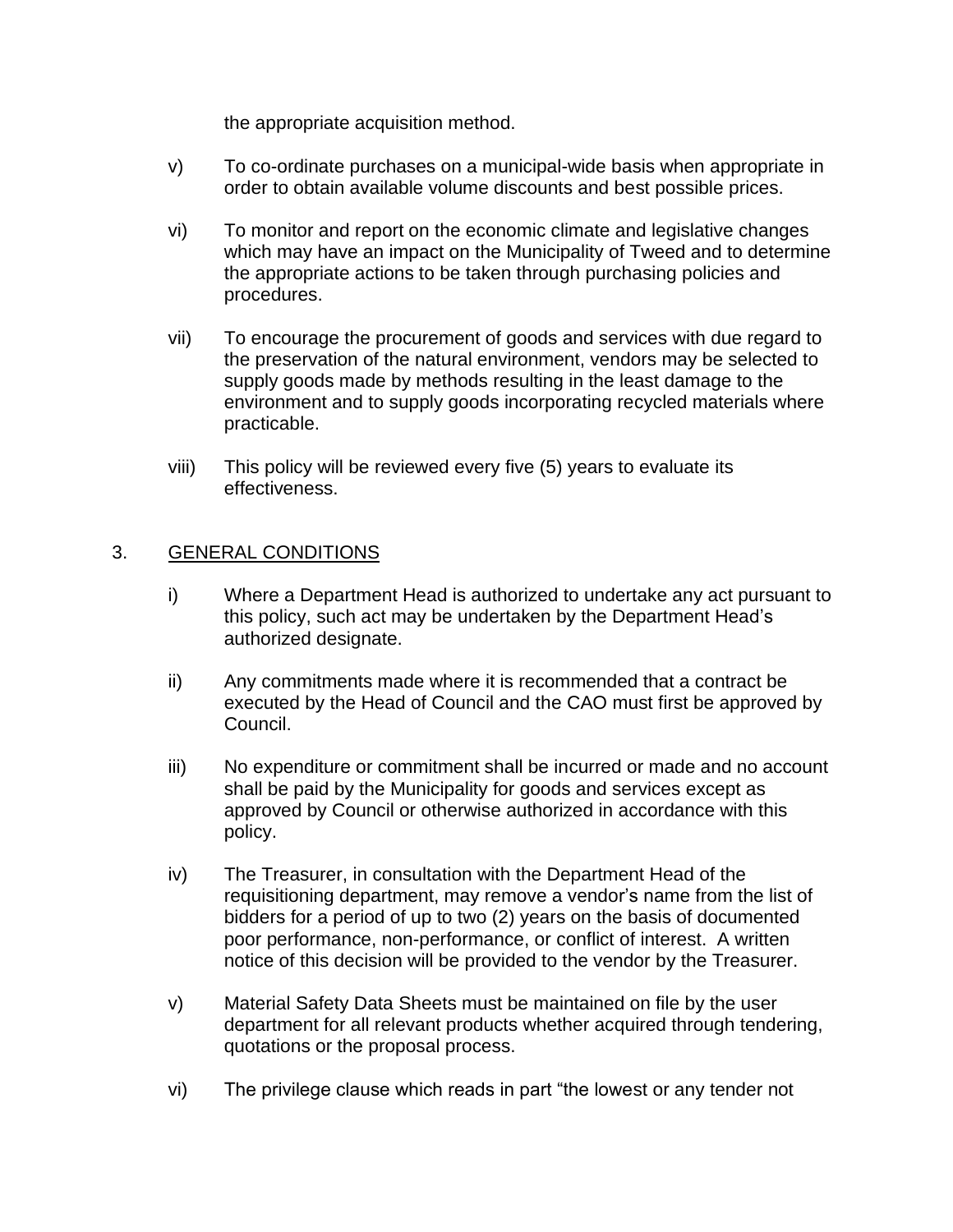necessarily accepted" may be utilized in any tender, request for quotation or request for proposal.

- vii) The Treasurer will assist in developing evaluation criteria and submission analysis for all procurement needs.
- viii) No employee or elected official shall purchase or offer to purchase, on behalf of the Municipality, any goods and services, except in accordance with this policy.
- ix) Elected officials shall not acquire any goods or services.
- x) Any employee who intentionally and knowingly acquires or disposes of any goods and services for the Municipality in contravention of any section of this policy, as amended from time to time, shall be subject to disciplinary actions in accordance with municipal policies.
- xi) All petty cash purchases must exclude tendered goods and services.
- xii) No requirement for goods and services may be divided into two or more parts to avoid the provisions of this policy.
- xiii) No contract shall be awarded where it has been determined by the Treasurer that the provisions of this policy have not been adhered to.
- ixv) The Treasurer shall, in conjunction with the Department Head, reject all purchase requisitions for services where the services could result in the establishment of an employer-employee relationship.
- xv) The Schedules to this policy may be amended provided such amendments have been approved by the Council and the amended schedule(s) have been circulated to the affected staff.

# 4. REQUIREMENT FOR APPROVED FUNDS

- i) Net departmental expenditures are authorized by Council each year as part of either the operating or capital budget process. Pending Council's approval of proposed budgetary estimates, Department Heads are authorized to spend up to fifty percent (50%) of the previous year's approved operating budget. Department Heads are not authorized to overrun net departmental operating budgets, except in accordance with this policy.
- ii) The exercise of authority to award a contract is subject to identification and availability of sufficient funds in appropriate accounts within the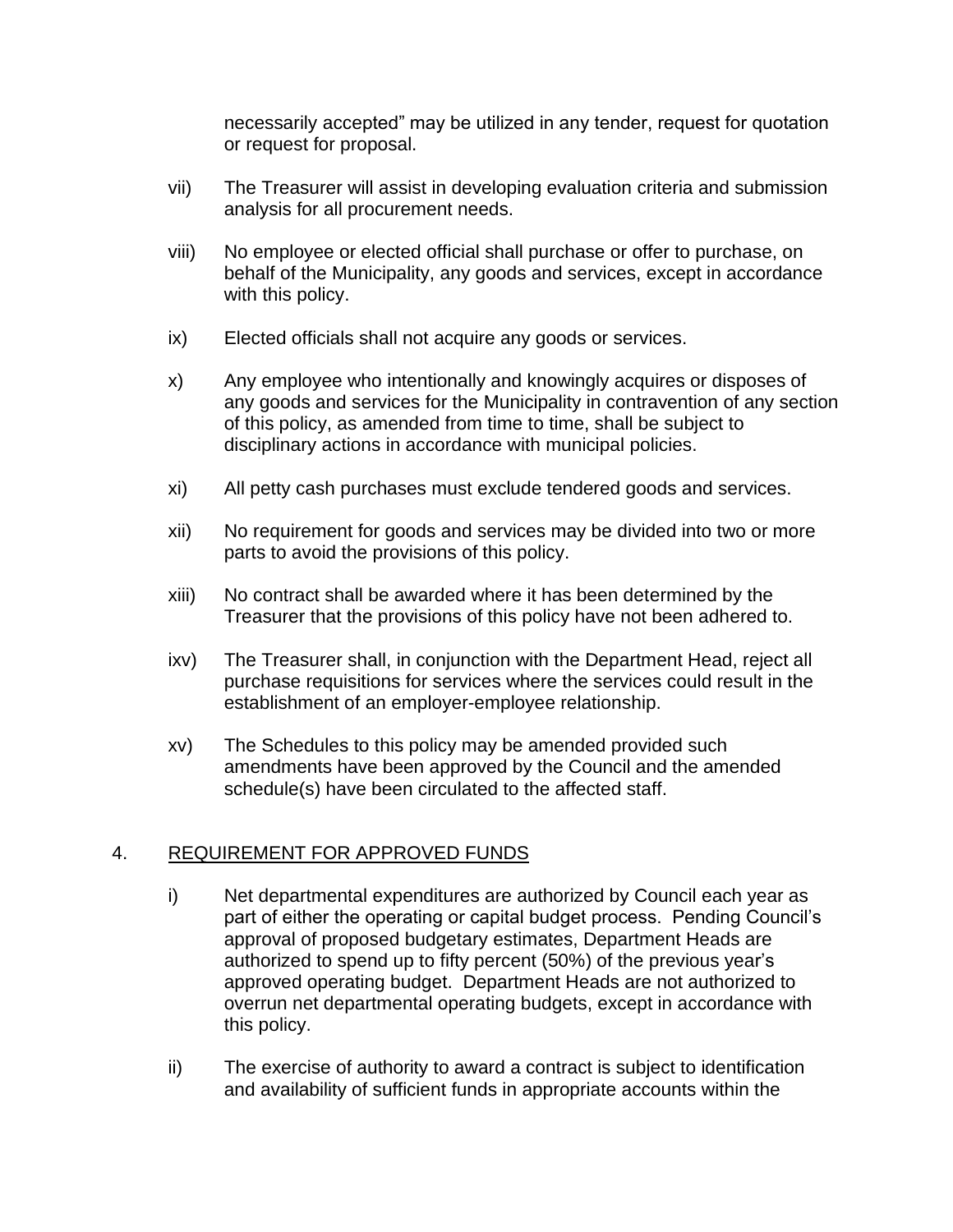approved operating budget.

- iii) Where goods and services are routinely purchased or leased on a multiyear basis, the exercise of authority to award a contract is subject to:
	- a. the identification and availability of sufficient funds in appropriate accounts for the current year within Council approved estimates; and
	- b. the requirement that the goods and services will continue to exist in subsequent years, and that the required funding can reasonably be expected to be made available.
- iv) The Treasurer can reject all purchase requests for which sufficient funds are not available or identified. If the Department Head advises the Treasurer that the deficiency is minimal and alternative funding has been identified, the purchase request may proceed provided appropriate authorizations are met in accordance with this policy.
- v) The Department Head will co-ordinate with the Treasurer all leasing requirements including term capitalization rate, lease versus buy (or other) analysis, etc. The Treasurer will ensure that all lease commitments comply with the Municipal Act, 2001, as amended, and regulations made thereunder.
- vi) Where this policy prescribes financial limits on contracts that may be awarded under the authority of a Department Head, or provides for financial limits on contracts required to be reported to Council, for the purpose of determining whether a contract falls within these prescribed limits, the contract amount shall be the sum of:
	- a. all costs to be paid to the supplier under the contract, excluding all taxes.
	- b. less any rebates.

## 5. SPECIFICATIONS

- i) The department whose budget provides for the procurement of goods and services shall be responsible, in consultation with the Treasurer, for the preparation and approval of all specifications and / or terms of reference to be used for the procurement of such goods and services.
- ii) Where practical, specifications or terms of reference should be considered that are detailed but not brand specific to leave room for potential vendors to provide alternatives in the event an equal or better proven product or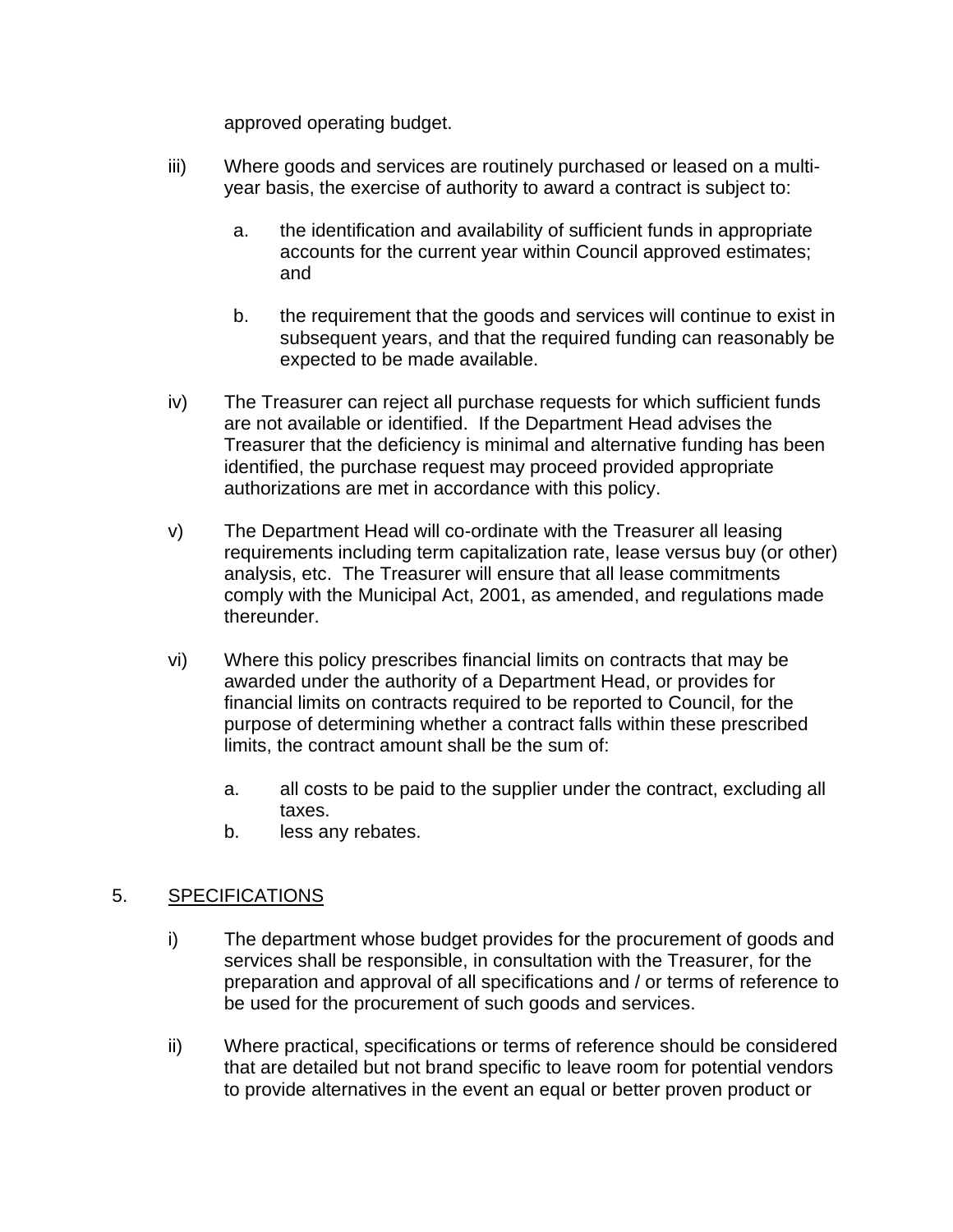method is available.

iii) Vendors or potential vendors should not be requested to expend time, money or effort on design or in developing specifications or otherwise help define a requirement beyond the normal level of service expected from vendors.

When such services are required:

- a. the Treasurer shall be advised.
- b. the contracted vendor will be considered as a consultant and unable to make an offer for the supply of goods and services.
- c. a fee shall be paid.
- d. the detailed specification shall become the property of the Municipality for use in obtaining competitive bids.

#### 6. STANDARDIZATION

It will be the policy of the Corporation of the Municipality of Tweed, wherever possible, to standardize the procurement of goods and services to allow for:

- i) reduced number of goods and services required.
- ii) increased volume on common items or services.
- iii) maximizing volume buying opportunities.
- iv) providing economies of scale.
- v) reduced handling, training and storage costs.
- vi) minimizing maintenance costs.
- vii) co-operative purchasing activities.
- viii) competitive bid results.
- ix) reduced overall cost.

## 7. RESPONSIBILITIES and AUTHORITIES

- i) The Department Head has the responsibility for procurement activities within his / her department and is accountable for determining and achieving specific objectives as outlined for each procurement policy.
- ii) The Department Head has the authority to award contracts in the circumstances specified in this policy provided that the delegated power is exercised within the limits prescribed in this policy, and the requirements of the policy are met.
- iii) The Treasurer is responsible for: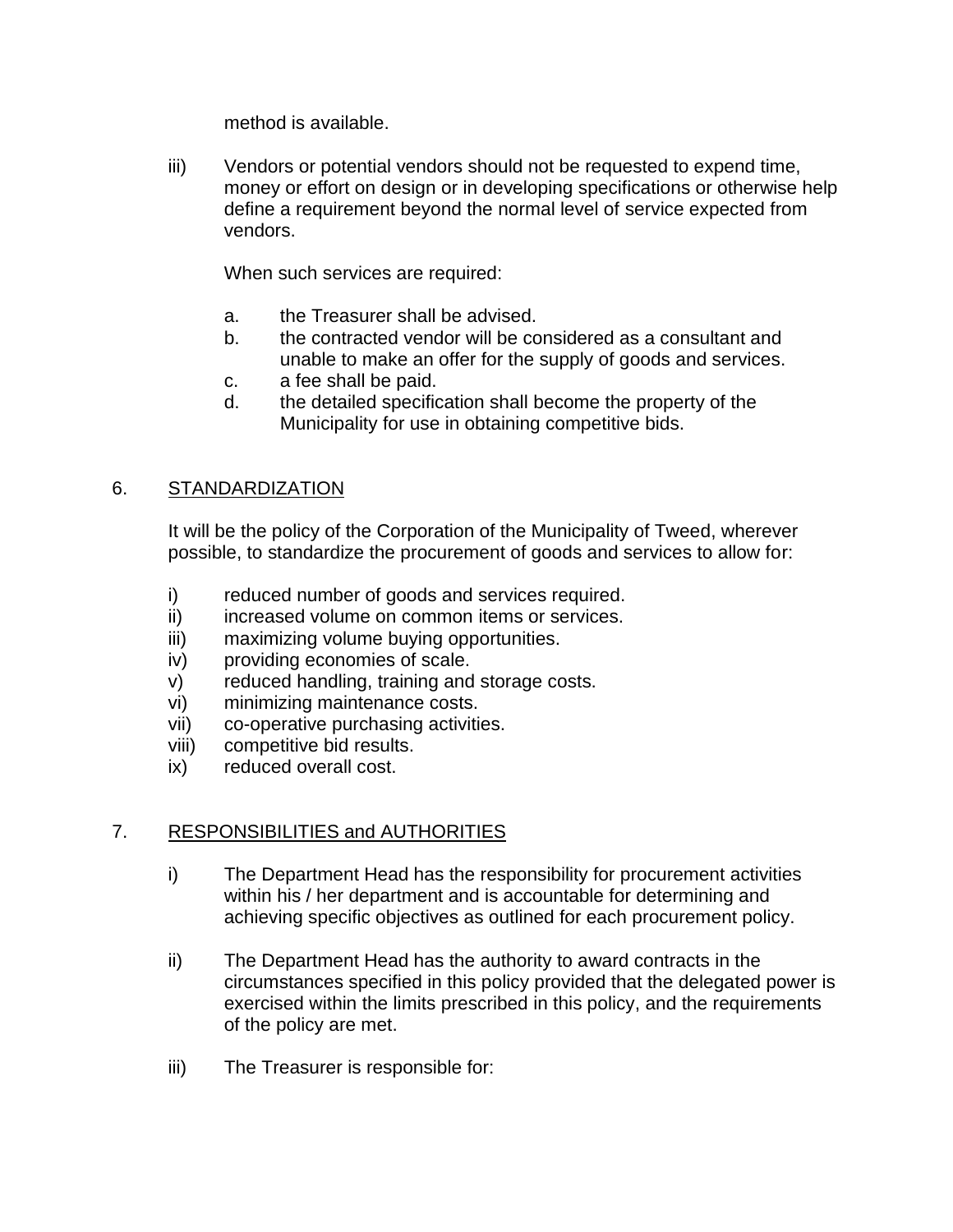- a. providing procurement advice and services to the Department Heads.
- b. monitoring compliance with this policy.
- iv) For awards of value \$2,500.00 or less:
	- a. the Treasurer shall approve all purchase requisitions provided the requirements of this policy are met.
	- b. the Treasurer shall execute all related agreements.
- v) The Treasurer has the authority to instruct the Department Heads not to award a contract and may direct staff to submit recommendations to Council for approval and may provide additional restrictions concerning procurement where such action is considered necessary and in the best interests of the Municipality.

#### 8. METHODS OF PROCUREMENT

Notwithstanding any other provisions of this policy, the acquisition of the items listed in Schedule "A" do not fall under the guidelines of the purchasing policy and shall be subject to applicable policies and procedures established from time to time. Procurement by means of a lease agreement is addressed separately in Schedule "E".

i) Procurement of Goods and / or Services.

Where the approved budgetary expenditure is a required product or service that can be specified it shall be acquired by purchase requisition.

Where it is estimated that the value of the goods and services, inclusive of delivery charges, will cost:

a. \$0 to \$500

Direct acquisition. No purchase requisition is required.

b. \$501 to \$4,000.

User department shall obtain three (3) written quotations, where possible and practicable. Department Head shall approve and award the quote. An information report shall be provided to Council.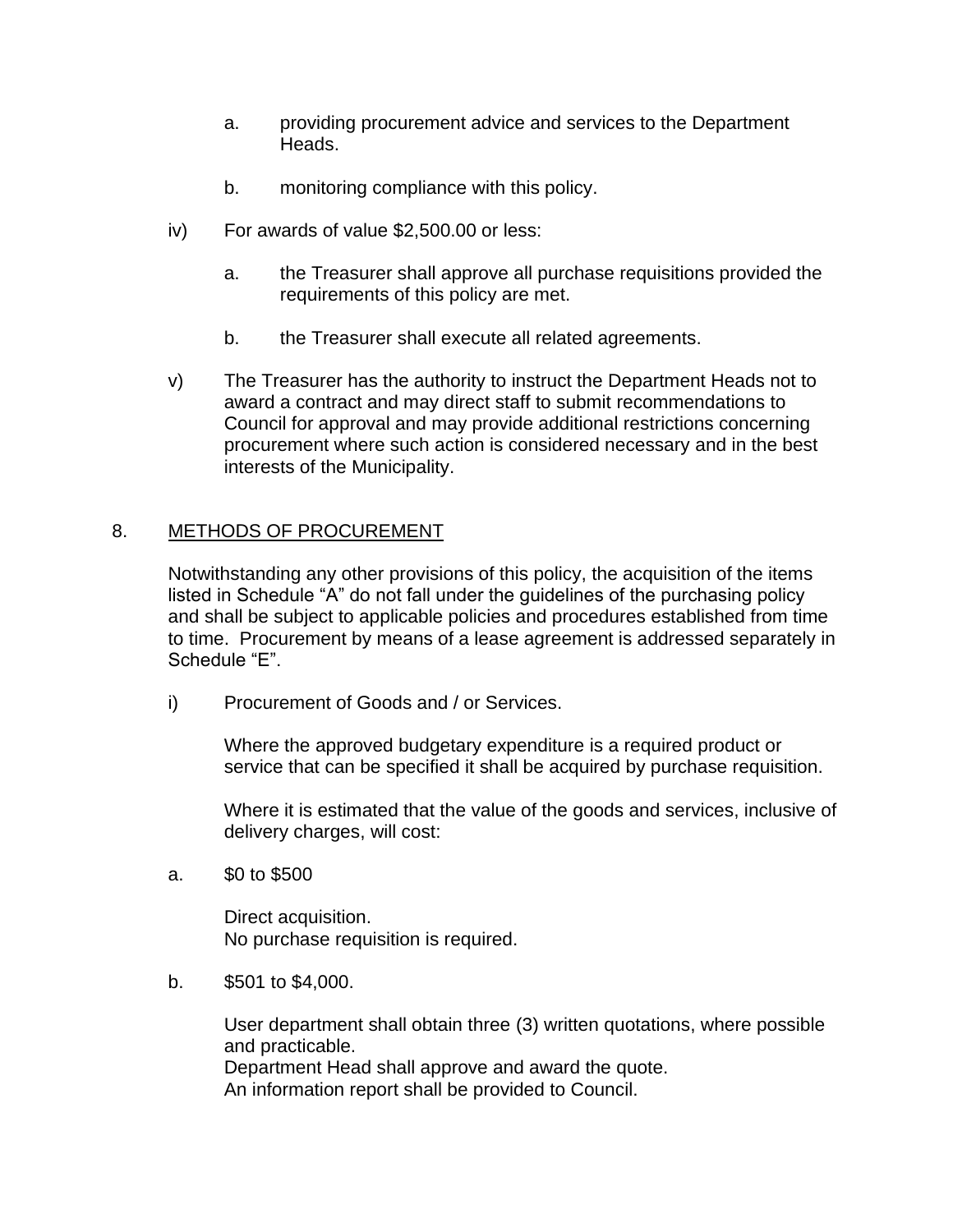c. \$4,000. to \$8,000.

Initiating department in consultation with the Treasurer shall obtain three (3) written quotations, where possible, using a Request for Quotation form.

Treasurer shall approve and award the quote. An information report shall be provided to Council.

d. \$8,001. to \$40,000.

The Treasurer, in consultation with the initiating Department Head, shall issue a Request for Quotation. A minimum of three (3) quotations, where possible, are to be received before the Municipality commits to a vendor.

If only one quotation is received, the Municipality may exercise its right to cancel the call for quotations. Quotations are not formally opened in public nor is it necessary to disclose prices or terms at the time of submission.

An information report shall be provided to Council. Council approval shall be required before acceptance.

e. \$40,000. and over

The Treasurer in consultation with the requisitioning Department Head shall issue a Tender for all approved projects based on defined requirements.

Tenders require a reply by a designated date and time, signed by a corporate officer authorized to bind the corporation. Any requested bid deposits, security or bonds must be included with the submission. Replies are delivered directly to the Treasurer's office and are opened at a public tender meeting. If only one tender is received, the Municipality has the option of not opening the bid and closing the call for tender.

Each sealed bid received in response to a formal bid request is reviewed to determine whether a bid irregularity exists; action is taken according to the irregularity (Appendix "B").

A report issued by the issuing Department Head and reviewed by the Treasurer shall be prepared for Council consideration and approval.

Upon Council approval the Treasurer shall ensure that a legally binding agreement is executed by the Mayor, or their designate, and CAO/Treasurer.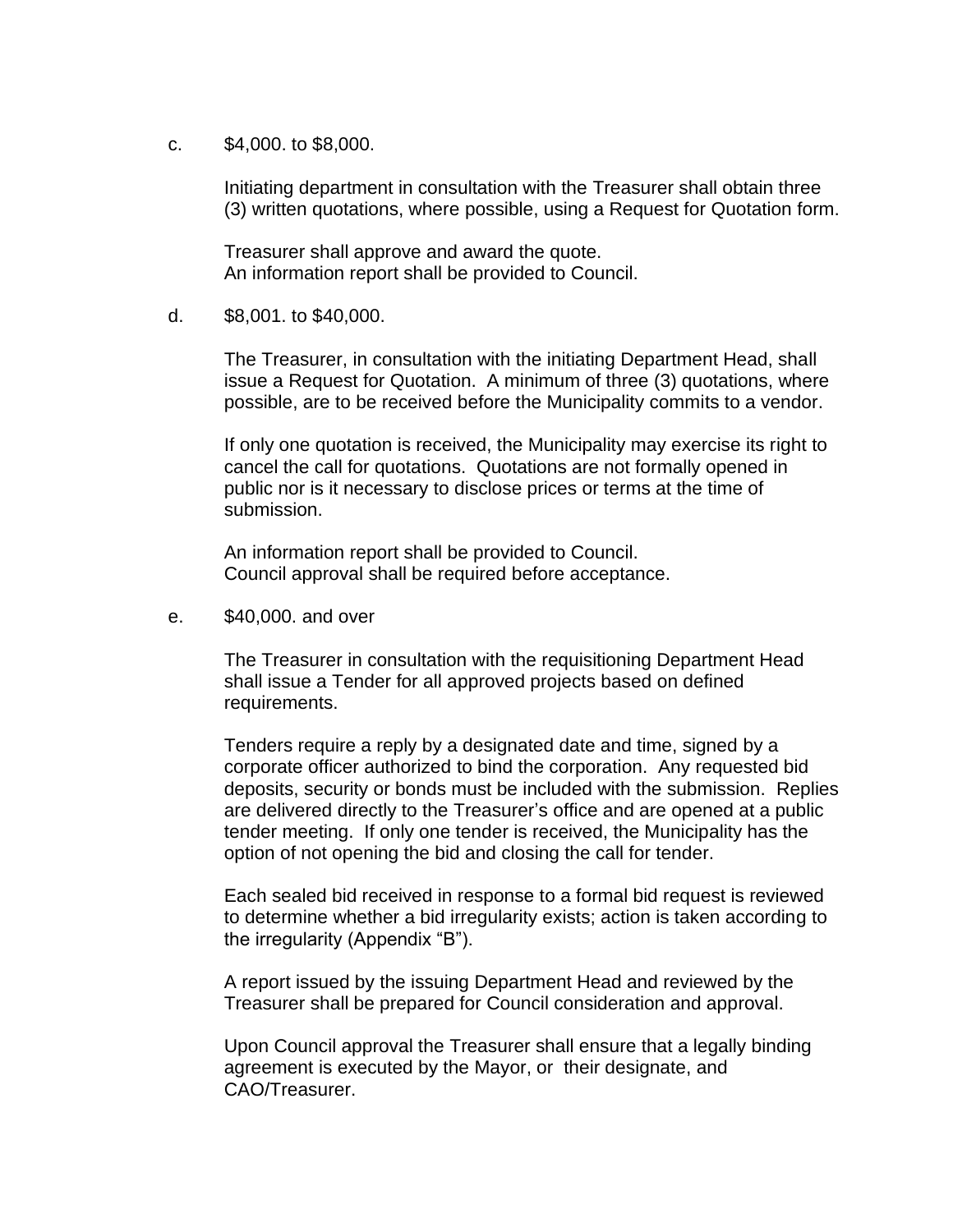The Department Head is responsible for maintaining current insurance certificates and WSIB certificates, as called for in the bid documents.

ii) Requests for Proposals.

This method of acquisition can be used for any dollar value and involves the solicitation of proposals when the requirements for goods and / or services cannot be definitely specified, the requirements of the Municipality are best described in a general performance specification, and innovative solutions are sought. Depending on its terms, the process may involve negotiations subsequent to the submission of proposals on any or all of the specifications, contract terms, and prices.

The Treasurer shall maintain a list of suggested evaluation criteria for assistance in formulating an evaluation scoring scheme using a standard Request for Proposal that includes factors such as qualification and experience, strategy, approach, methodology, scheduling, past performance, facilities and equipment. Department Heads shall identify appropriate criteria from the list but are not limited to the standard criteria from the list. Requests for Proposals are not formally opened in public nor is it necessary to disclose prices or terms at the time of submission. If only one proposal is received, the Treasurer, in consultation with the Department Head, has the option of not opening the bid and closing the call for proposal. (Appendix "C").

Where the required goods or services cannot be specified and it is estimated that the value of the goods and services (excluding all taxes) cost:

a. \$5,000. or less

A written quotation must be acquired by the initiating department. Department Head shall approved and award the proposal. An information report shall be provided to Council.

b. \$5,001. to \$25,000.

Written quotations shall be acquired through the Request for Proposal process and evaluated on the basis of quantitative and qualitative criteria.

An information report shall be provided to Council. Council approval shall be required before acceptance.

c. Over \$25,000.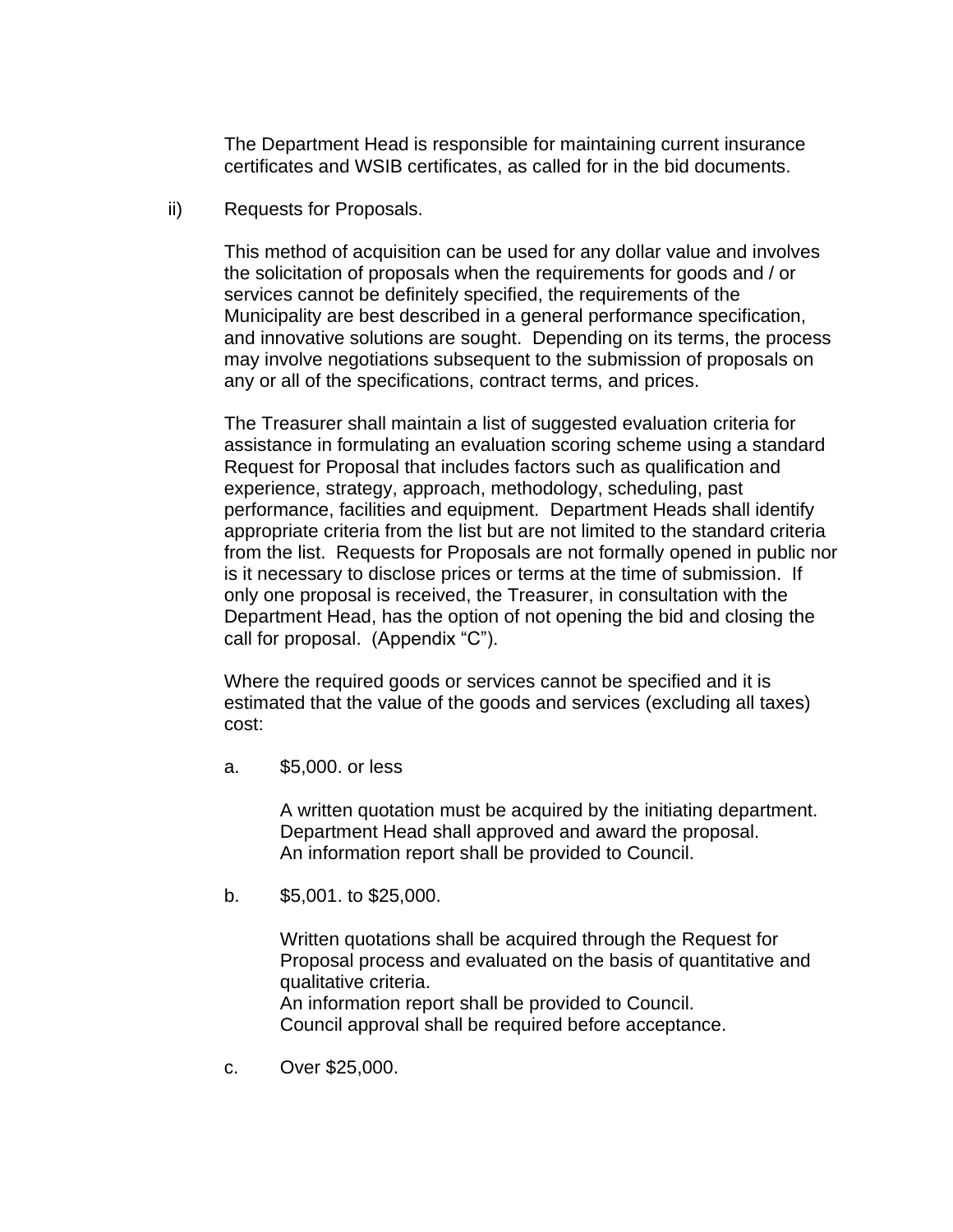Written quotations shall be acquired through the Request for Proposal process and evaluated on the basis of quantitative and qualitative criteria.

A report to Council is required for consideration and approval. Upon Council approval a contract must be executed by the Mayor, or their designate, and CAO/Treasurer.

iii) Expression of Interest and / or Request for Pre-qualification.

Used where bidders offer their interest in submitting a bid on a product or service.

Advertised publicly, and information is requested to determine reference checks, past performance, and financial liability. A reply to the Request for Expression of Interest and / or Pre-qualification is required by a designated date and time to the Treasurer's office, signed by an office authorized to legally bind the Corporation.

Submissions are reviewed and subsequently a Request for Quotation or Tender is prepared for a short list to invited pre-qualified bidders.

- iv) Exceptions to Methods of Acquisition.
	- a. Volatile Market Conditions.

Notwithstanding the provisions of this policy, where market conditions are such that long term price protection cannot be obtained for goods and services, the Treasurer will obtain competitive prices for short term commitments until such time as reasonable price protection and firm market pricing is restored.

b. Sole Source Procurement.

Purchase by negotiation may be adopted if in the judgement of the Treasurer and in consultation with the requisitioning Department Head any of the following conditions apply:

- goods and services are in short supply due to market conditions;
- the sources of supply are restricted to the extent that there is not effective price competition, or consideration of substitutes is precluded due to any of the following:
	- components or replacement parts for which there is no substitute.
	- compatibility with an existing product, facility or service is required.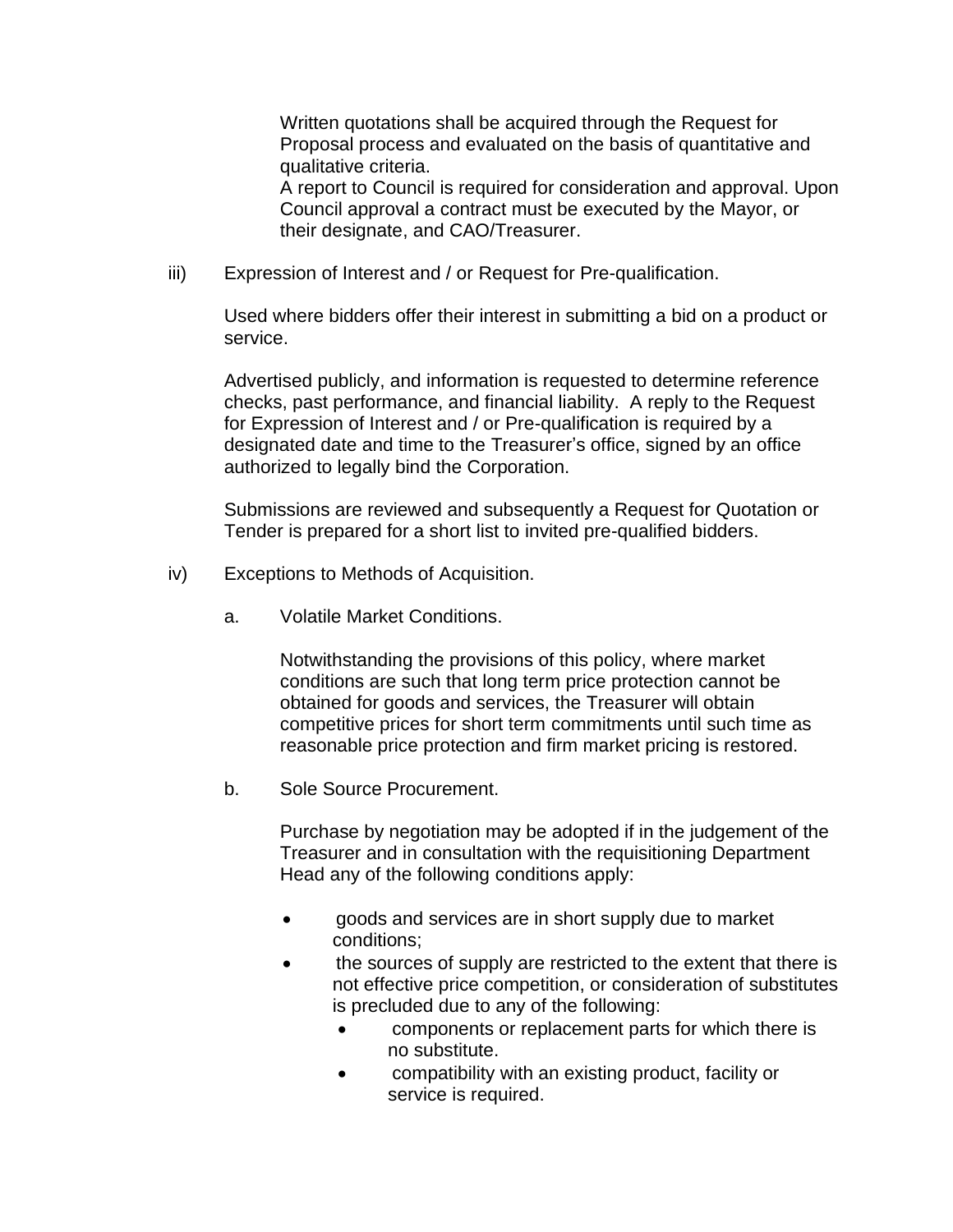- specific standards are adopted by Council.
- there is documented evidence that the extension or reinstatement of an existing contract would prove most cost effective or beneficial (to a maximum of 10% of the original contract).
- work is required at a location where a contractor has already been secured through a tender process, with established unit prices by another party and it is considered to be beneficial and cost effective
- to extend the unit prices for the work to be completed for the Municipality.
- after the RFP process has closed it may be necessary for discussion to clarify and / or make significant revision(s) to the initially defined requirements of the call for quotations / proposals.
- when only one bid / proposal is received through the procurement process and it is impractical to recall the requirements of the call for quotations / proposals.
- c. Emergency Procurement.

Notwithstanding the provisions of this policy the following shall only apply in the case of an emergency, when an event occurs that is determined by the CAO and Mayor, or their designate, to be:

- a threat to public health.
- the maintenance of essential municipal services.
- the welfare of persons or of public property, or
- the security of the Municipality's interests and the occurrence requires the immediate delivery of goods or services and time does not permit for competitive bids.

The above criteria are to be applied on an aggregate basis per emergency event in accordance with the following:

• Procurement under \$25,000.

Wherever feasible the CAO, upon the recommendation of the Department Head, in consultation with the Mayor or their designate shall secure by the most open market procedure at the lowest obtainable price, any goods and service required.

• Procurement \$25,001 to \$100,000.

The Department Head shall obtain the prior approval of the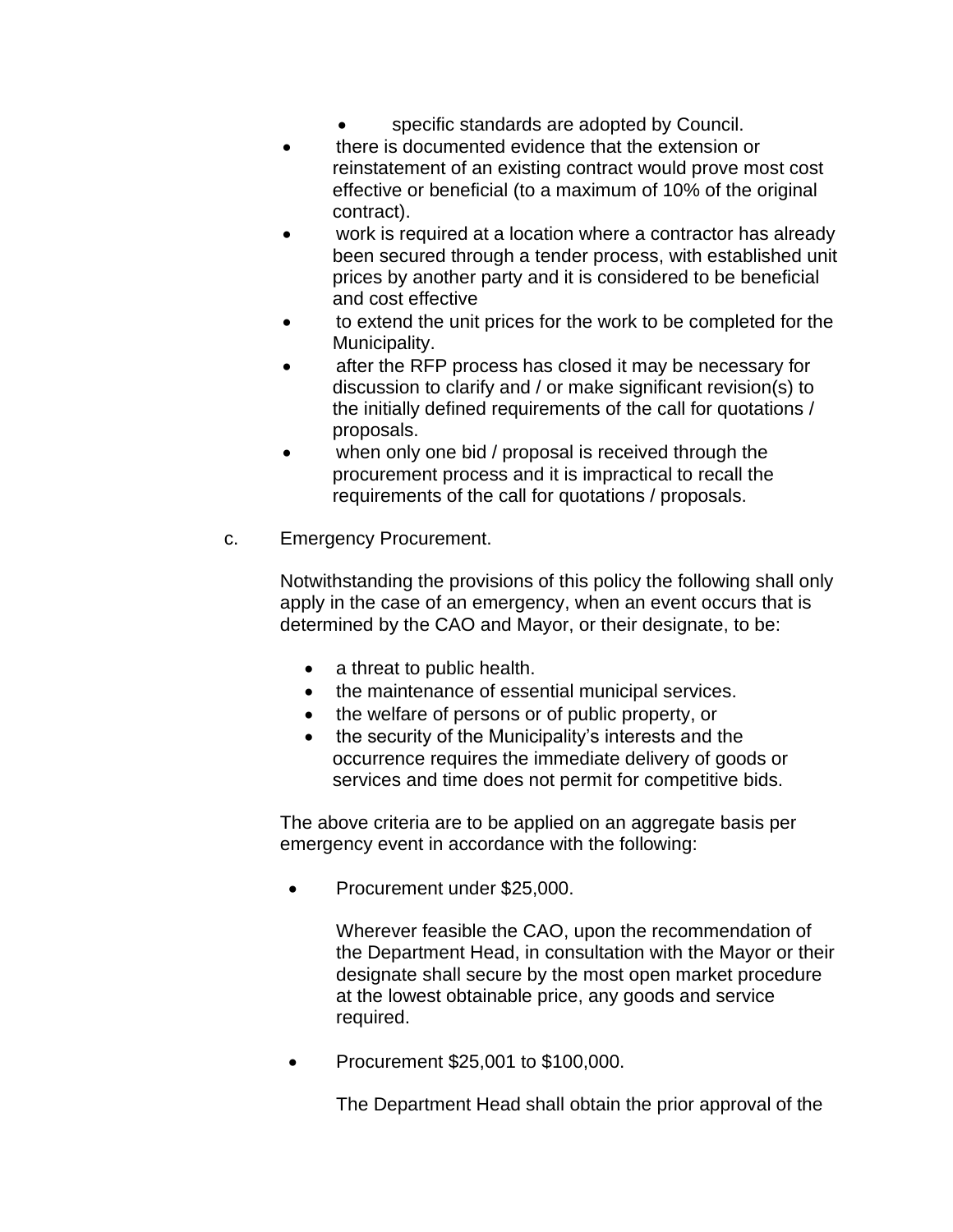CAO.

CAO shall approve in consultation with the Mayor or their designate and secure.

An information report shall be submitted to Council explaining the actions taken and the reason(s) therefore.

• Procurement over \$100,000.

The Mayor or their designate shall call for a Special Council Meeting for approval.

d. Co-operative or Joint Ventures.

The Municipality may participate with other government agencies or public authorities in co-operative procurement / acquisition ventures or utilize a "piggy back clause" within public sector contracts, whenever it is determined to be in the best interest of the Municipality to do so.

e. Unsolicited Proposals.

Unsolicited proposals received by the Municipality shall be reviewed by the Department Head and the Treasurer. Any procurement activity resulting from the receipt of an unsolicited proposal shall comply with the provisions of this policy. A contract resulting from an unsolicited proposal shall be awarded on a noncompetitive basis only when the procurement requirements comply with the non-competitive procurement policies and procedures.

#### 9. BID ANALYSIS

The analysis of bid responses shall be as follows:

- i) Tenders shall be tabulated and analyzed by the Treasurer, and a recommendation forwarded to Council for review.
- ii) Bid responses dealing with the lease, rental or purchase of physical assets shall be tabulated and analyzed by the initiating department, and a recommendation forwarded to the Treasurer for review. The Treasurer shall provide a report and recommendation to Council for approval.
- iii) All other bid responses shall be tabulated and analyzed by the Treasurer in consultation with the initiating department.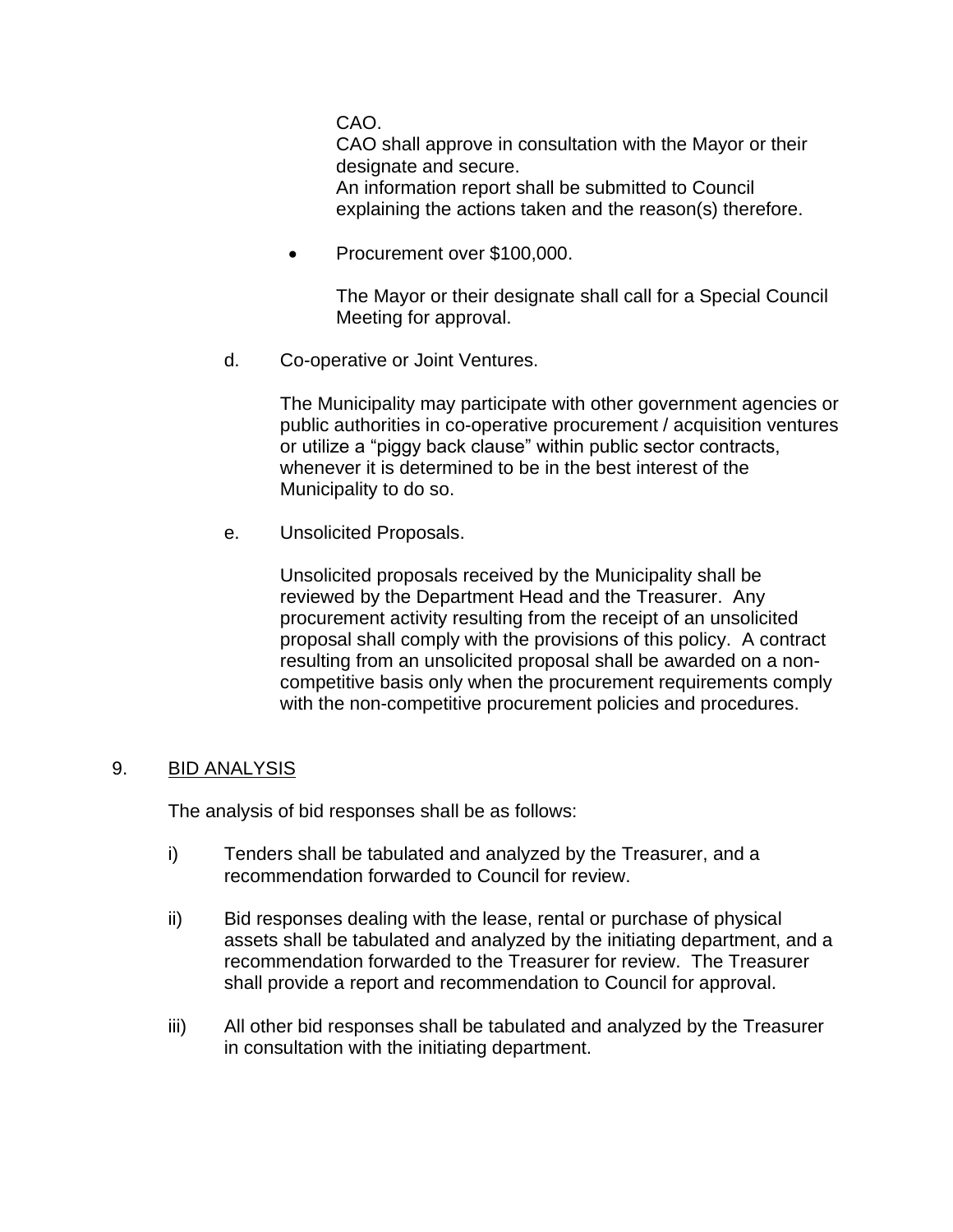#### 10. REPORTING

Goods and Services and Professional and Consulting Services.

- i) Where the:
	- a. value of goods and services is less than \$2,500., and
	- b. procedures defined by this policy have been followed; and
	- c. acquisition is within the approved departmental net budget amount; and
	- d. lowest responsive bid is being recommended.

No report to Council is required and the Treasurer shall arrange for a contract to be signed by the appropriate signing officers.

- ii) Where the:
	- a. value of goods and services is over \$2,500.; or
	- b. purchase is for vehicles or heavy equipment; or
	- c. purchasing policy is being waived; or
	- d. acquisition exceeds the approved capital budget amount; or
	- e. lowest responsive vendor submission is not being recommended; or
	- f. there was no provision in the budget for the item.

An information report and approval from Council is required, and a contract shall be executed by the Mayor, or their desginate, and Treasurer.

#### 11. DISPOSAL OF SURPLUS GOODS

The Department Head shall obtain the approval of Council for the disposal and / or sale of surplus assets. Surplus goods shall be sold by sealed bid or by public auction.

#### 12. CONFLICT OF INTEREST

All consultants (i.e. architects, engineers, etc.) retained by the Municipality shall disclose to the Municipality prior to accepting an assignment, any potential conflict of interest. If such a conflict of interest does exist, the Municipality as directed by the Treasurer may, at its discretion, withhold the assignment from the consultant until the matter is resolved. Furthermore, if during the conduct of a municipal assignment, a consultant is retained by another client giving rise to potential conflict of interest, the consultant shall so inform the Municipality.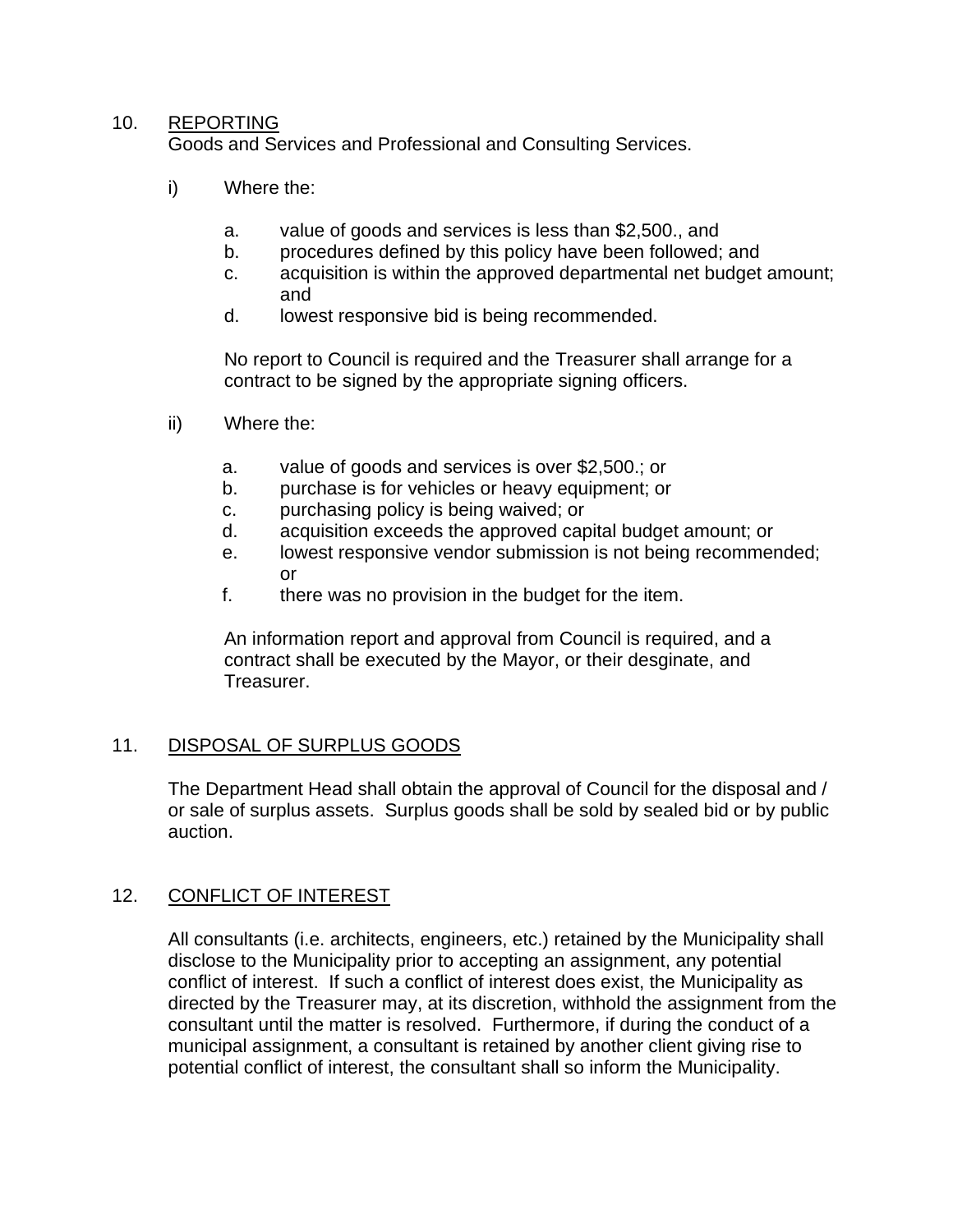# CORPORATION OF THE MUNICIPALITY OF TWEED

## PROCUREMENT POLICY

## METHODS OF PROCUREMENT - Summary

| <b>METHOD OF</b><br><b>PROCUREMENT</b>                           | <b>TYPE OF QUOTATION</b>                                                                             | <b>REPORTING STATUS</b>                                                             |
|------------------------------------------------------------------|------------------------------------------------------------------------------------------------------|-------------------------------------------------------------------------------------|
| 1. GOODS and SERVICE                                             |                                                                                                      |                                                                                     |
| a. Under \$500.                                                  | <b>Direct Acquisition</b>                                                                            | No report to Council                                                                |
| b. $$501.$ to $$4,000$ .                                         | <b>3 Written Quotations</b><br><b>Approved by Department</b><br>Head                                 | Information report to<br>Council                                                    |
| c. $$4,001$ . to $$8,000$ .                                      | 3 Written Quotations<br><b>Approved by Treasurer</b>                                                 | Information report to<br>Council                                                    |
| d. \$8,001. to \$40,000.                                         | 3 Written Quotations - by<br><b>Request for Quotation</b>                                            | Information report to<br>Council<br>Council approval required                       |
| Over \$40,000.<br>е.                                             | 3 Written Quotations - by<br><b>Request for Tender</b>                                               | <b>Report to Council</b><br>Council approval required                               |
| 2. REQUESTS FOR PROPOSALS                                        |                                                                                                      |                                                                                     |
| a. Under \$5,000.                                                | Written quotation<br><b>Approved by Department</b><br>Head                                           | Information report to<br>Council                                                    |
| b. \$5,001. to \$25,000.                                         | Written quotations - by<br><b>Request for Proposal</b>                                               | Information report to<br><b>Council Council approval</b><br>required                |
| Over \$25,000.<br>C.                                             | Written quotations - by<br><b>Request for Proposal</b>                                               | <b>Report to Council</b><br>Council approval required<br><b>Contract by Council</b> |
| 3. EXPRESSION OF INTEREST and / or REQUEST FOR PRE-QUALIFICATION |                                                                                                      |                                                                                     |
|                                                                  | Advertise publicly -<br>request for information.<br><b>Request for Quotation</b><br>following review | Information report to<br>Council                                                    |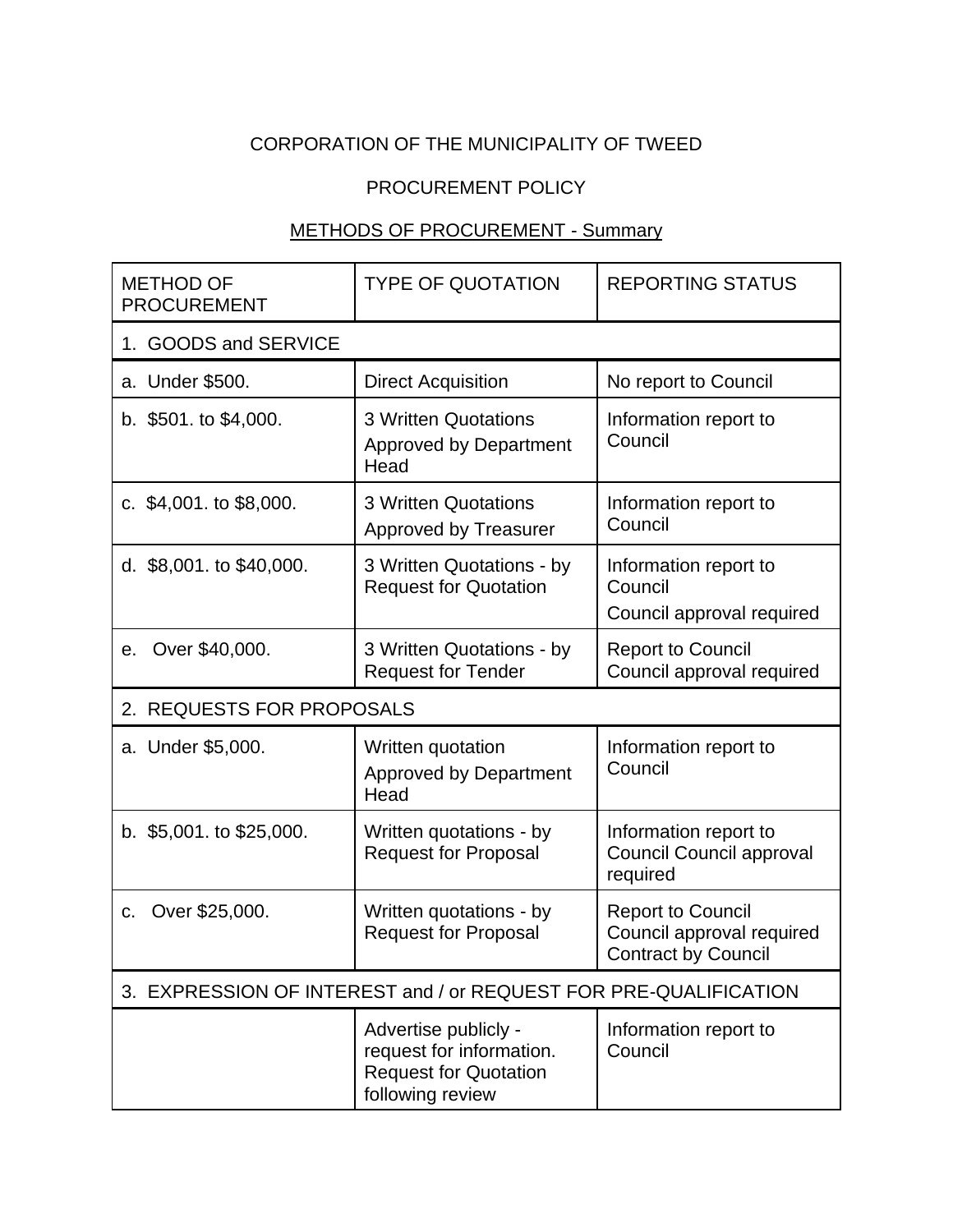# CORPORATION OF THE MUNICIPALITY of TWEED

## PROCUREMENT POLICY

## Schedule "A"

#### Goods and Services Exempt from Provisions of the Procurement Policies

#### 1. Petty Cash Items

- 2. Training and Education
	- a) Conferences
	- b) Courses
	- c) Conventions
	- d) Memberships
	- e) Seminars
	- f) Periodicals
	- g) Magazines
	- h) Staff training
	- i) Staff development
	- j) Staff workshops
	- k) Subscriptions
- 3. Employee Expenses
	- a) Advances
	- b) Meal allowances
	- c) Travel & Hotel accommodation
	- d) Entertainment
	- e) Miscellaneous Non-Travel
- 4. Employer's General Expenses
	- a) Payroll deduction remittances
	- b) Licences (vehicles, elevators, radios, etc.)
	- c) Debenture payments
	- d) Grants to agencies
	- e) Payments of damages
	- f) Tax remittances
	- g) Charges to/from other Government or Crown Corporations
	- h) Employee income
- 5. Professional and Special Services
	- a) Committee fees
	- b) Witness fees
	- c) Court reporter's fees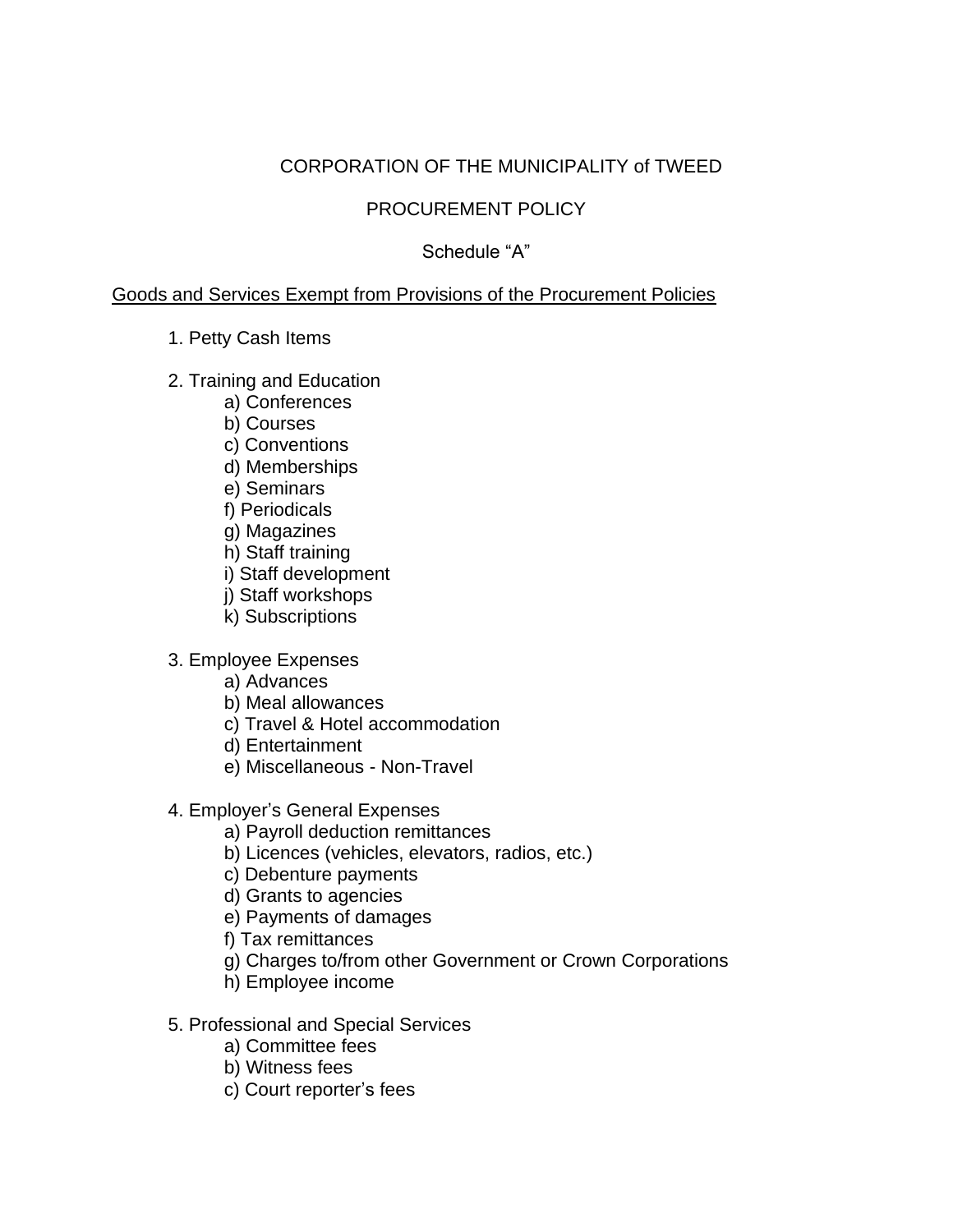- d) Honoraria
- e) Arbitrators
- f) Legal settlements
- g) Policing OPP
- h) Contributions to Boards

# 6. Utilities

- a) Postage
- b) Water and sewer charges
- c) Heat/Hydro
- d) Cable television charges
- e) Telephone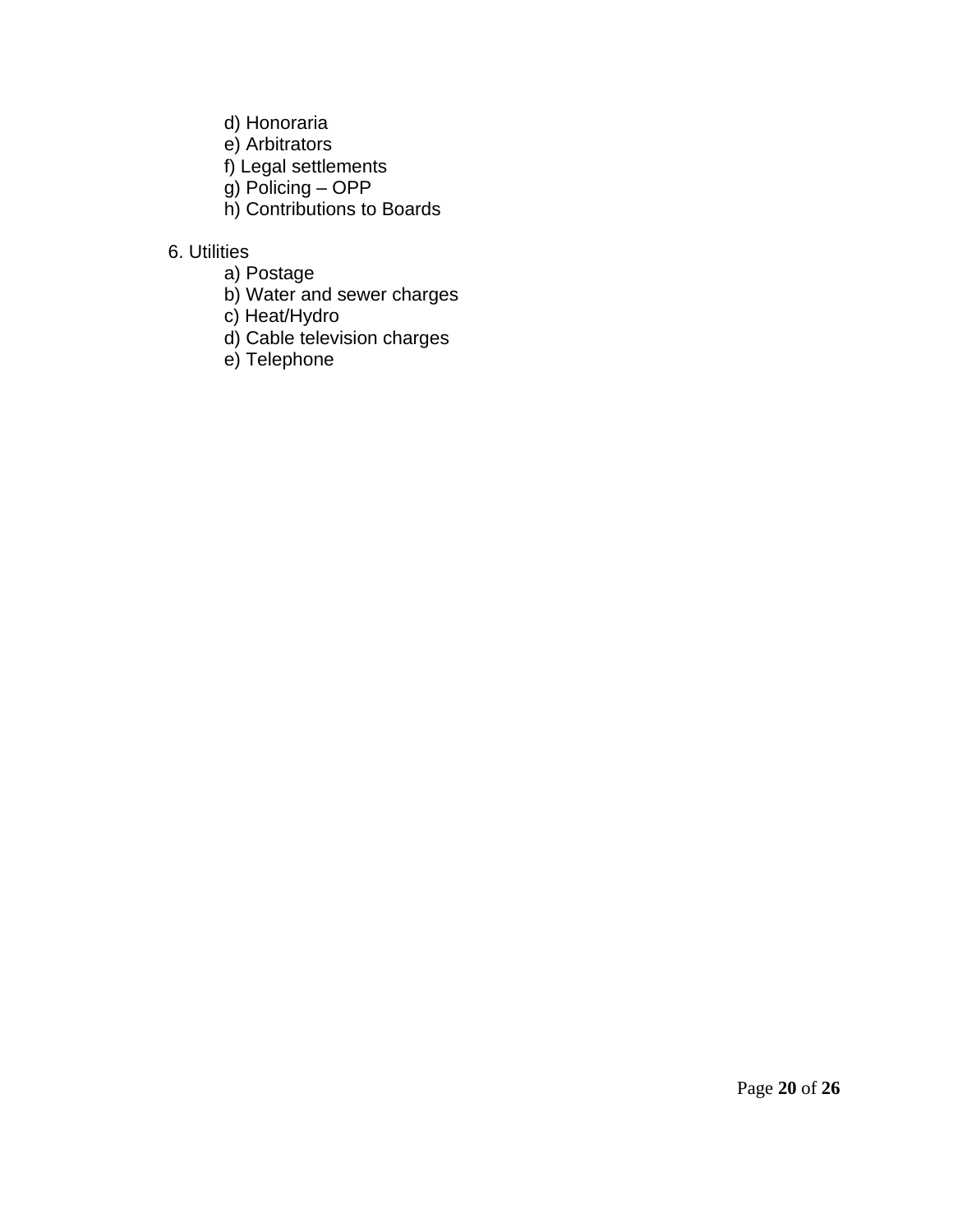## CORPORATION OF THE MUNICIPALITY of TWEED

## PROCUREMENT POLICY

#### Schedule "B"

#### Bid Irregularities

A bid irregularity is a deviation between the requirements (terms, conditions, specifications, special instructions) of a bid request and the information provided in a bid response.

The action taken for any and all bid irregularities will "automatic rejection" of the bid.

Examples of Bid Irregularities includes but is not limited to:

- Late bids
- Bids completed in pencil
- Bid surety not submitted when bid request indicated such is required
- Surety company not licensed to do business in Ontario
- Bond company corporate seal or signature missing
- Security cheque not certified
- Bidders not attending mandatory site meeting
- Unsealed tender envelopes
- Proper response envelope or label not used
- Pricing or signature pages missing
- Insufficient financial security
- Bid received on documents other than those provided in request
- Part bids (all required items not bid)
- Uninitialized changes
- Mathematical errors
- Pages requiring completion of information by vendor missing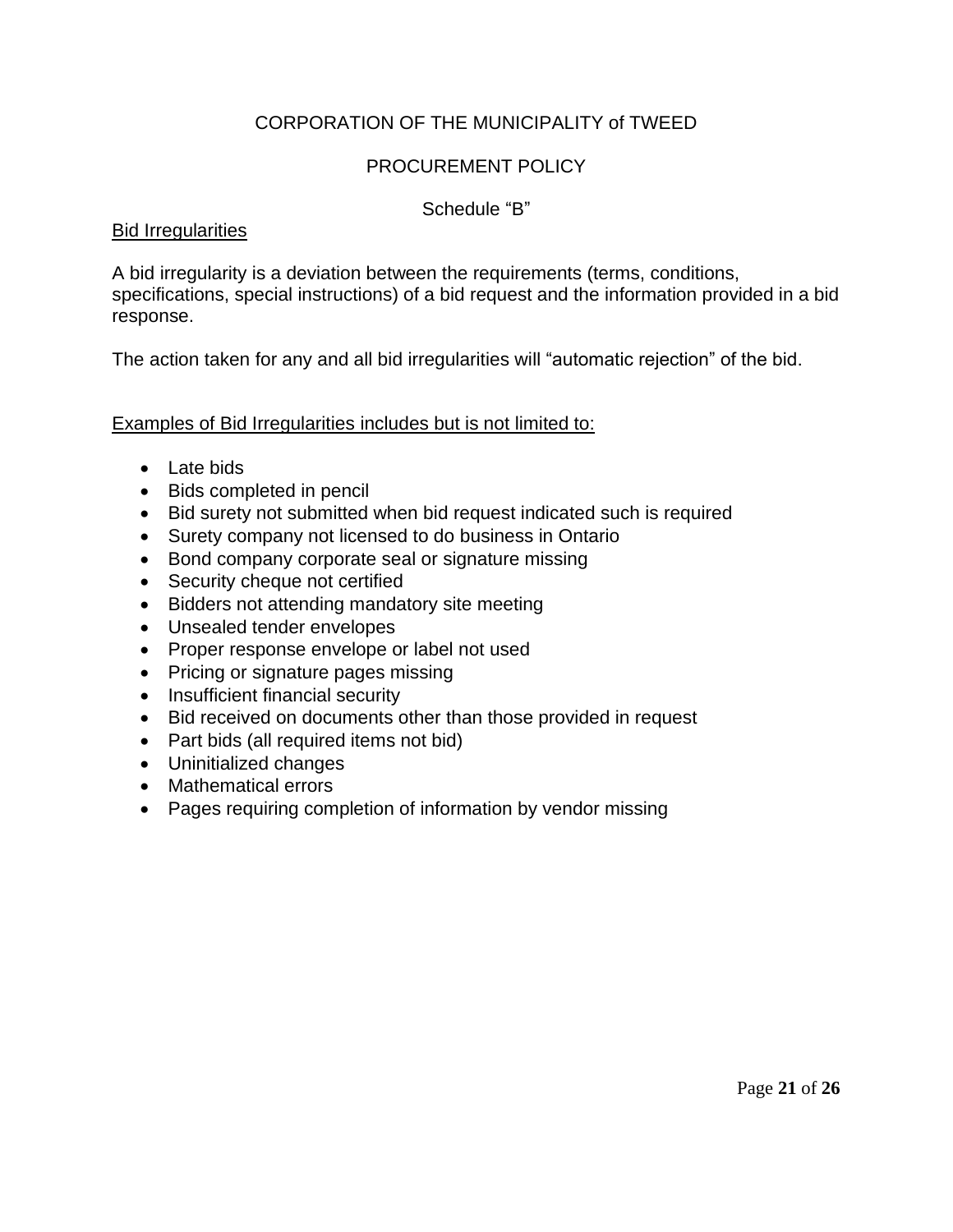## CORPORATION OF THE MUNICIPALITY of TWEED

## PROCUREMENT POLICY

#### Schedule "C"

#### Tender Process

Tenders will be called for all work, equipment, and materials with a value exceeding \$40,000 by way of public advertising or invitational bid

. The Treasurer will have the option of advertising the tender or inviting bids.

The Department Head will provide a draft tender invitation or tender documents to the Treasurer for review; the following information will be included in the draft tender:

- dollar value
- description of work
- closing date

The Treasurer will assign a Tender number to the tender and will provide assistance with documents, if required.

#### Advertised Tender

The Treasurer will advertise the tender in the appropriate manner (newspapers, municipal website).

Advertisements must include the following information: site meeting time / date / location; contact names for inquiries; document fee (if applicable); location for pickup and drop off of bid documents.

In some instances, the contract may be advertised to pre-qualify potential bidders. Prequalification of bidders includes the screening of potential vendors in which such factors as financial capability, reputation, qualified staff and equipment management, and product quality are considered. After evaluation of responses, only those contractors who are "pre-qualified" are allowed to submit tenders.

#### Invitational Bid

The Treasurer will invite tenders form a select list of suppliers / contractors.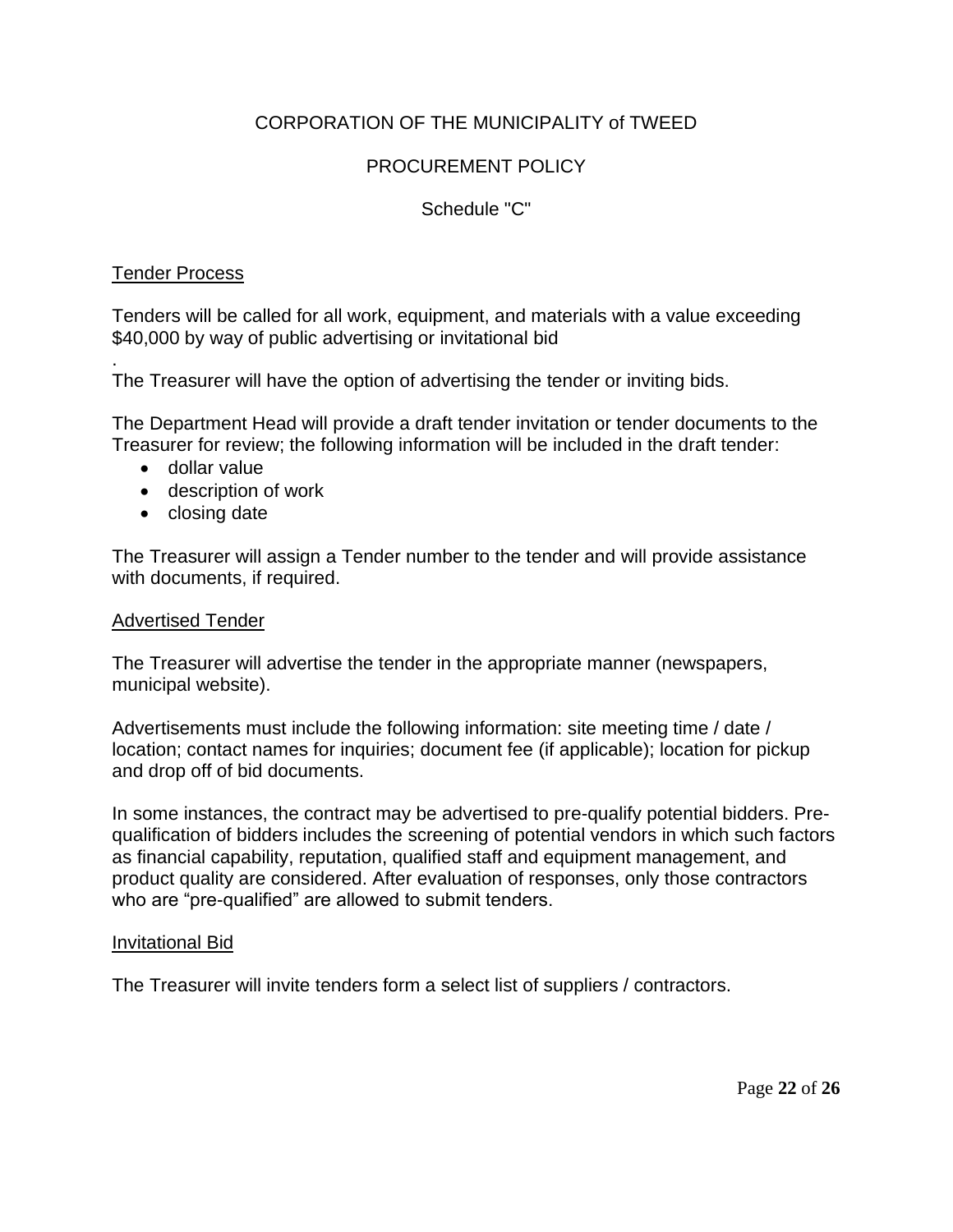Invitations to bid must include the following information: site meeting time / date / location; contact names for inquiries; document fee (if applicable); location for pickup and drop off of bid documents.

The closing date for tenders is usually fifteen (15) days after the date of issue. A tender may be closed in a shorter or longer period of time depending on the urgency or complexity of the item(s) being tendered.

Tender packages will be made available at the Municipal office; tender fee (if applicable) is paid to the municipal office and information is recorded from bidders as documents are picked up. A copy of the tender documents will be made available for viewing.

All tender submissions must be addressed to the Treasurer, and returned in the envelope provided with the tender package. The Treasurer's department will receive all sealed tender submissions and issue a date and time-stamped receipt.

The Treasurer's department will refuse to accept any tender that is:

- not sealed
- received after the closing date
- submitted after a tender has been cancelled

Requests for withdrawal of a tender shall be allowed if the request is made before the closing time for the contract to which it applies. Requests must be directed to the Treasurer by letter or in person, by a senior officer of the company, with a signed withdrawal confirming the details. Telephone requests will not be considered. The withdrawal of a tender does not disqualify a bidder from submitting another tender on the same contract.

Tenders are opened at a specified time on the appointed day.

Each tender is reviewed to determine whether a bid irregularity exists, and action is taken according to Schedule B of this policy.

Tenders are tabulated and evaluated by the using department.

A report initiated by the Department Head and reviewed by the Treasurer shall be prepared for Council consideration and approval.

Following Council's approval a contract which legally binds the Municipality is executed by the Mayor and CAO.

Tender results, if requested, shall be made public by the Treasurer.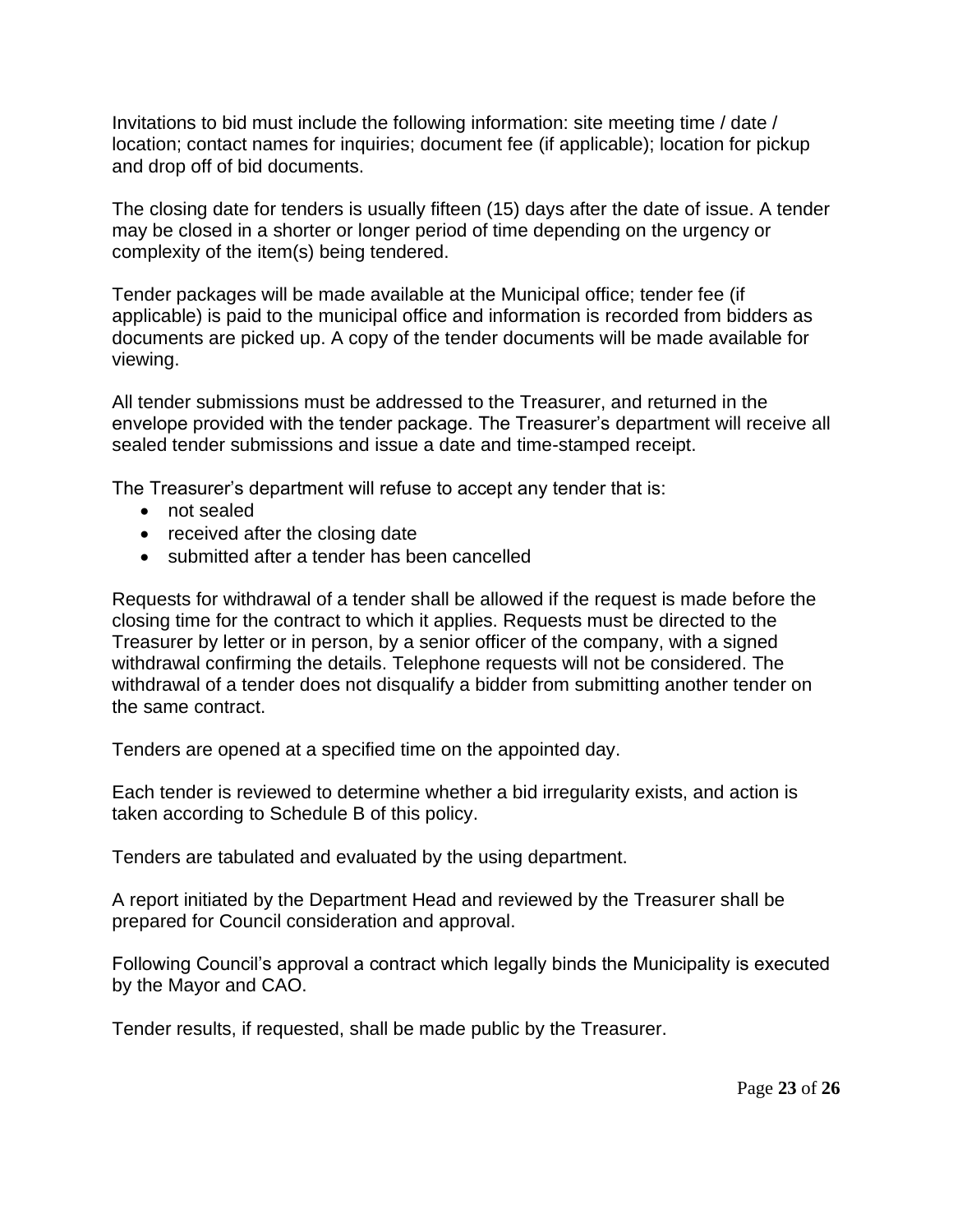## CORPORATION OF THE MUNICIPALITY of TWEED

## PROCUREMENT POLICY

#### Schedule "D"

#### Request for Proposal Process

Requests for Proposals (RFP)'s may be called instead of tenders, by way of public advertising or invitational bid, for the following:

- when requirements or services cannot be definitely specified, or
- when the requirements or services are non standard or specialized in nature, or
- the cost is only a minor component making up the award.

The using department will initiate the RFP process by preparing documents, with input and assistance from the Treasurer if required.

Documents must be submitted to the Treasurer for review to ensure that all provisions other than the specifications have been included in the proper format.

The Treasurer will advertise or distribute the RFP packages.

#### Advertised RFP's

The Treasurer will advertise the RFP in the appropriate manner (newspapers, municipal website).

Advertisements must include the following information (if applicable): site meeting time / date / location; contact names for inquiries; document fee; location for pickup and drop off of bid documents.

#### Invitational Bid

The Treasurer will invite RFP's from a select list of suppliers / contractors.

Invitations must include the following information (if applicable): site meeting time / date / location; contact names for inquiries; document fee; location for pickup and drop off of bid documents.

The closing date for RFP's is usually 15 calendar days after the date of issue. However an RFP may be closed in a shorter or longer period of time depending on the urgency or complexity of the item(s).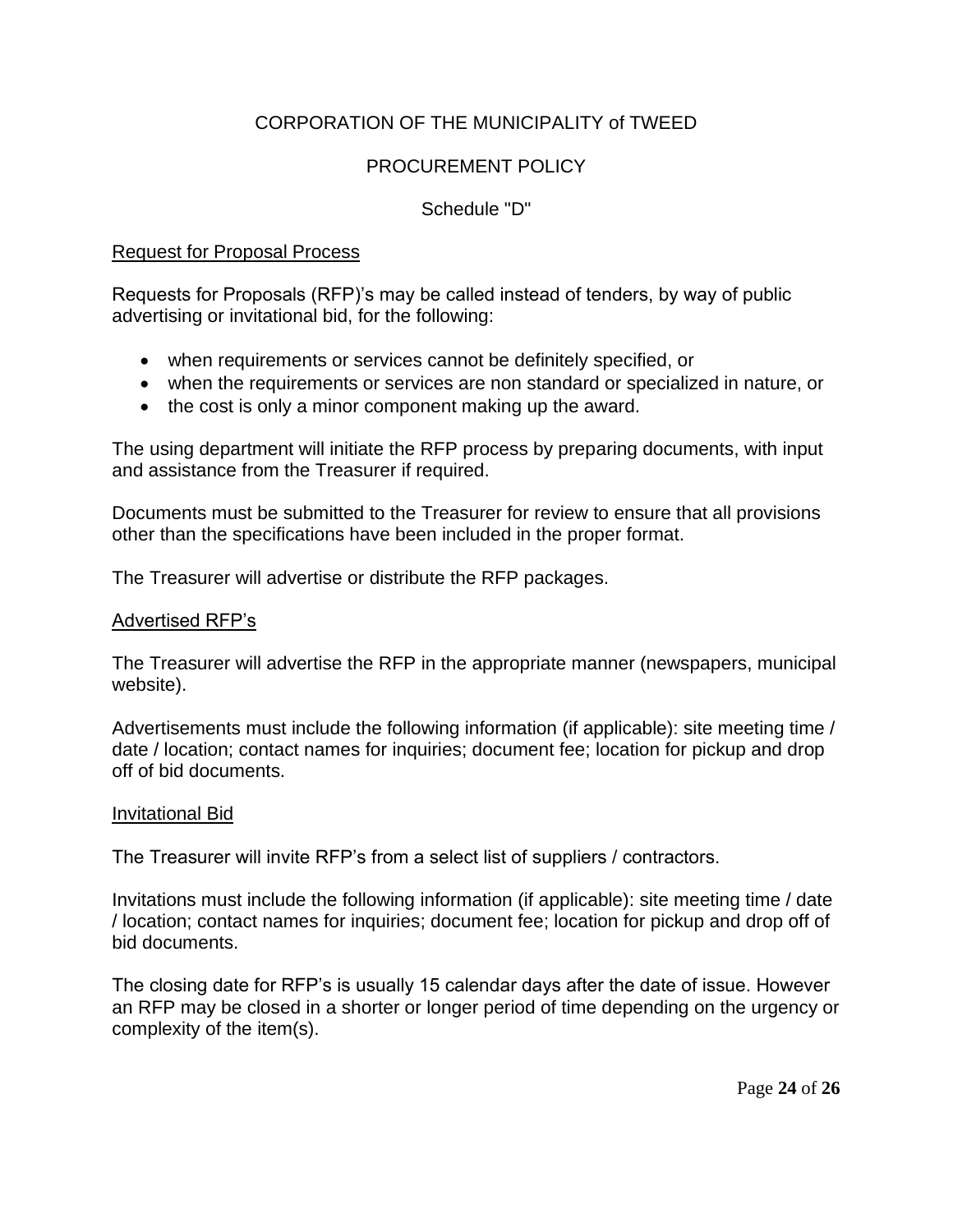RFP document packages will be made available from the Municipal office. RFP's must be addressed to the Treasurer. The Treasurer's office will receive all sealed submissions and issue a date and time stamped receipt if requested.

The Treasurer's department will refuse to accept any submission that is:

- not sealed
- received after the closing deadline
- submitted after an RFP has been cancelled

Requests for withdrawal of a RFP shall be allowed if the request is made before the closing time for the contract to which it applies. Requests must be directed to the Treasurer by letter or in person, by a senior officer of the company, with a signed withdrawal confirming the details. Telephone requests will not be considered. The withdrawal of a RFP does not disqualify a bidder form submitting another tender on the same contract.

Proposals will be opened at a specified time on the appointed day. Only the names of the bidders will be made public.

Proposals received shall be evaluated on the basis of quantitative and qualitative criteria by the Treasurer and member(s) of Council.

A report initiated by the Department Head and reviewed by the Treasurer shall be prepared for Council consideration and approval.

Following Council's approval a contract which legally binds the Municipality is executed by the Mayor and CAO.

RFP results, if requested, shall be made public by the Treasurer.